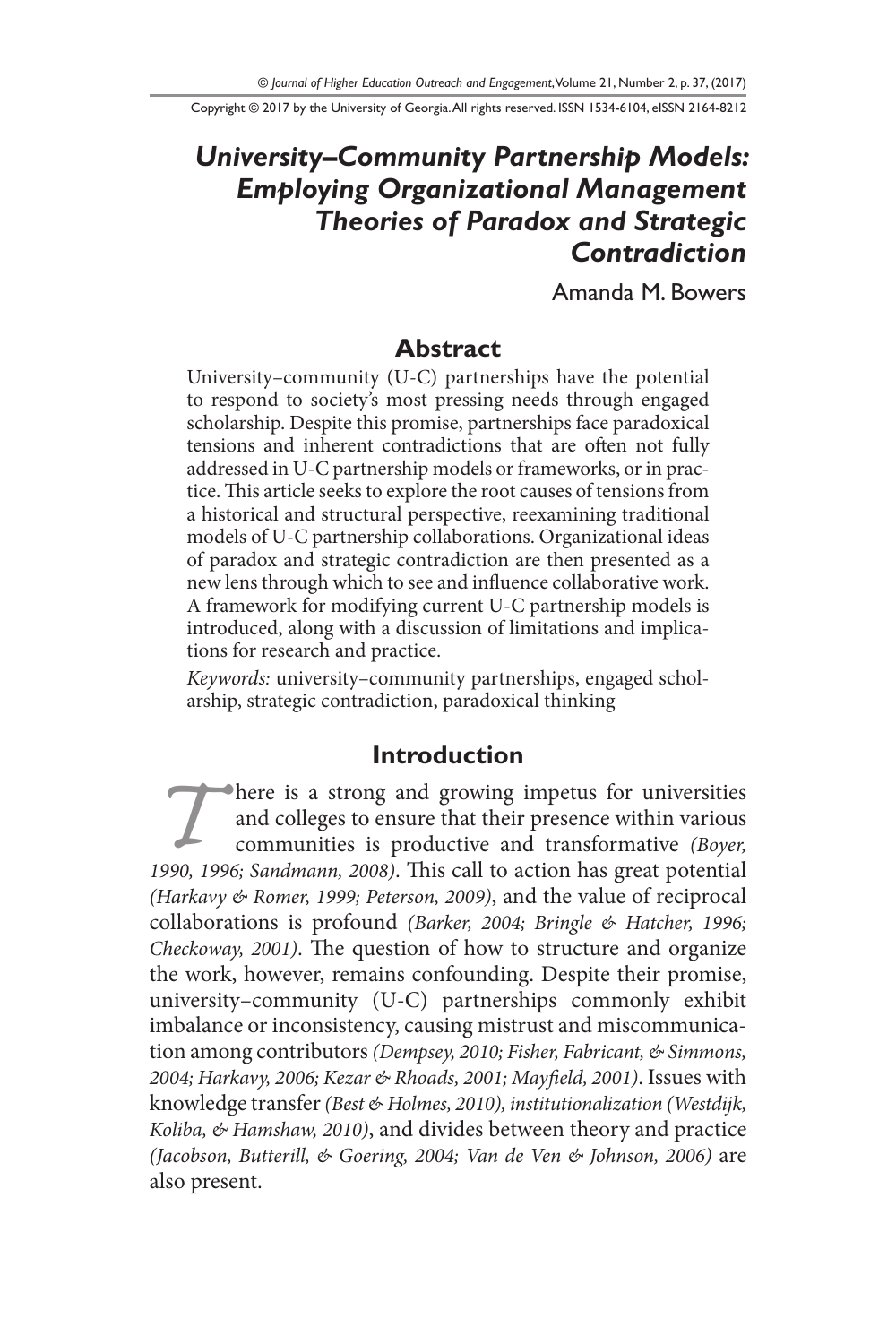Though much research has been conducted on successful partnership strategies *(Barker, 2004; Beere, 2009; Stewart & Alrutz, 2012)*, receptivity to multiple perspectives *(Tumiel-Berhalter, Watkins, & Crespo, 2005; Vernon & Ward, 1999)*, paradigms and best practices for sharing power *(Boser, 2006; Sandmann, Kliewer, Kim, & Omerikwa, 2010)*, and responsiveness to community needs *(Bloomgarden, Bombardier, Breitbart, Nagel, & Smith, 2006; Ward & Wolf-Wendel, 2000)*, conducting engaged scholarship continues to be a challenge for faculty striving to balance the needs of the academy and those of their community partner *(Driscoll & Sandmann, 2016; Saltmarsh, Giles, Ward, & Buglione, 2009)*. To date there is not sufficient discussion on sustainable models of collaboration that account for competing and mutable organizational structures and priorities, an omission that may contribute to perpetuating stalled success in partnerships *(Peterson, 2009; Tinkler, 2010)*. This article seeks to explore root causes of fractured outcomes from a structural perspective, reexamining traditional models of collaboration in U-C partnerships, and will introduce organizational ideas of paradox and strategic contradiction as a new lens through which to see and influence engaged scholarship. A framework to modify current models is then introduced, along with discussion of limitations and implications for research and practice.

# **Defining Engaged Scholarship**

Both practice and paradigm, *engaged scholarship* has been defined in a variety of ways, subject to what Sandmann *(2008)*  termed "definitional anarchy." To understand its core tenets, Ernest Boyer's *(1990)* seminal work on the topic provides a foundation for subsequent interpretations. He wrote, "The scholarship of engagement means connecting the rich resources of the university to our most pressing social, civic, and ethical problems, to our children, to our schools, to our teachers, and to our cities" *(Boyer, 1996, p. 32)*. Boyer was calling for responsiveness and urgency in the work of the university. Engaged scholarship involves utilizing the activities of the academy in reciprocal processes toward the production of knowledge *(Barker, 2004)* and can "expand the social, cultural, and human capital of both local communities and universities and generally better our attempts at understanding and addressing social ills" *(Peterson, 2009, p. 541)*.

Community engagement, relatedly, speaks to the university's larger policies and practices toward meaningful interaction with the "non-university" world *(Buys & Bursnall, 2007)*. Theoretical underpinnings of engaged scholarship interact with and chal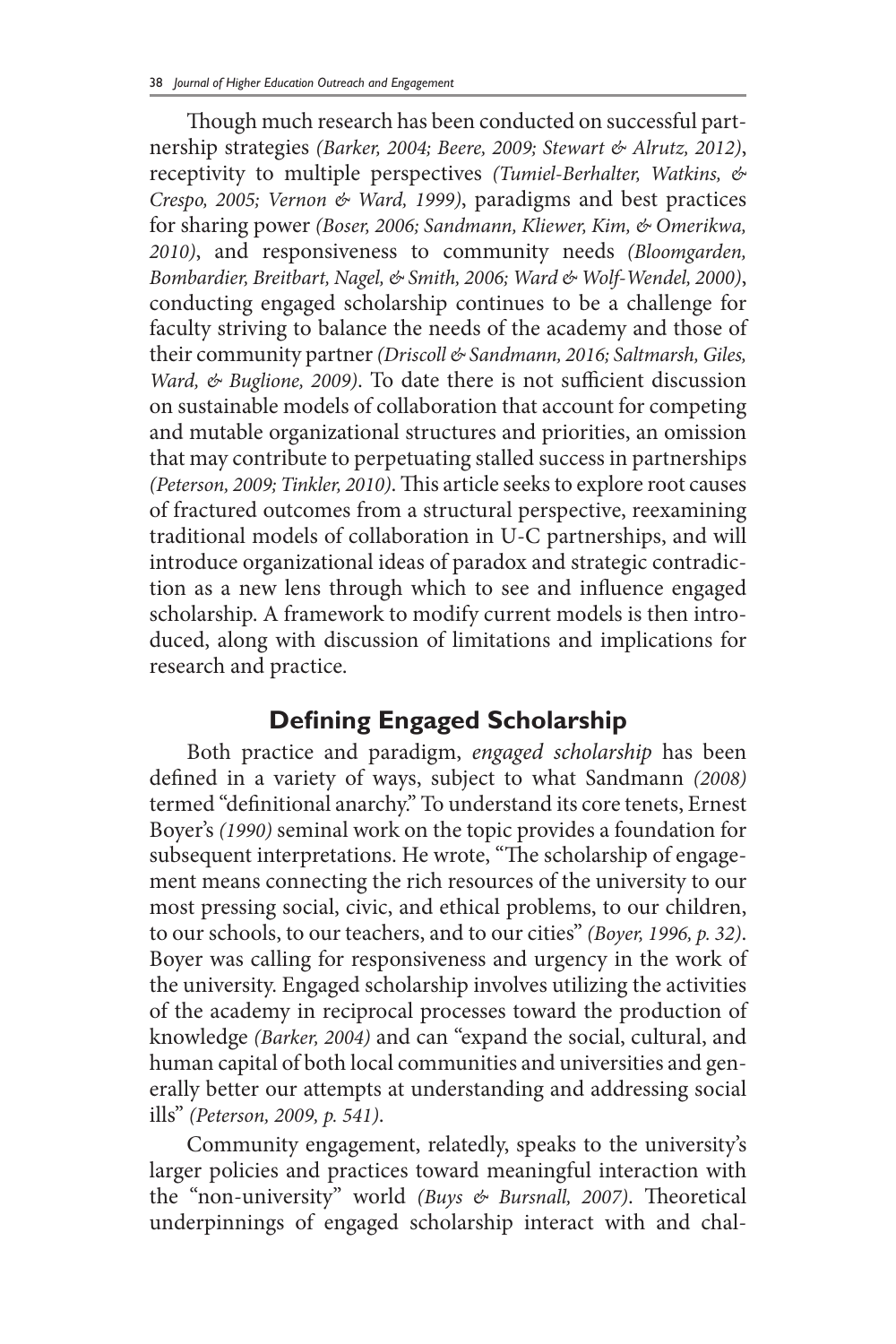lenge what is meant by traditional engagement, and for the purposes of this article the terms are viewed as symbiotic, conveying a larger directive for intentional and interdisciplinary collaboration through a variety of methodologies to achieve consequential and sustainable change. They are used somewhat interchangeably, given the need to maintain representative terminology employed by included authors, with the understanding that these terms do not share definitional consistency in all circumstances *(Giles, 2016)*.

Engaged scholarship, as defined in this context, wrestles with the traditions and expectations of the academy and the often differing needs and expectations of community-based work *(Brukardt, Percy, & Zimpher, 2006; Hartley, Saltmarsh, & Clayton, 2010)*. "Interdisciplinary collaboration requires cultivating dialogue, developing shared language and understandings, reflection, and deep learning . . . [which are] not often principles promoted in academic life" *(Amey & Brown, 2005, p. 31)*. This piece builds on the proposition that contradiction is ubiquitous and must be addressed continually throughout the collaborative process in order to see more meaningful and persistent change. Van de Ven and Johnson's *(2006)* description of engaged scholarship connects to this context. They define it as "a collaborative form of inquiry in which academics and practitioners leverage their different perspectives and competencies to coproduce knowledge about a complex problem or phenomenon that exists under conditions of uncertainty found in the world" *(p. 803)*. Uncertainty, competing viewpoints, and leveraging processes are critical to engaged scholarship, yet they are not prominent within theoretical frameworks.

Given the strong link between process and outcomes in engagement work *(Amey, Eddy, & Ozaki, 2007; Maurrasse, 2002)*, the failure to fully embrace paradoxical tensions limits a partnership's ability to be successful. Collaborators must reconcile "institutional tensions, conflicts of interests, bureaucratic constraints, poor planning and implementation, lack of ongoing evaluation processes, competition over resources and recognition, stakeholders' differential knowledge and experience, value clashes, mistrust and frequent uncertainty about the viability of the proposed outcomes" *(Strier, 2014, p. 157)*. Without fully acknowledging and utilizing competing selfinterests, partnerships are unable to move into wholly integrated behaviors *(Silka, 1999)*. Theoretical frameworks, in turn, need to incorporate a vision for leveraging these tensions to ensure collaborators are prepared when inevitable friction arises.

Organization and management theory can play a role toward that end. Strategic contradiction *(Smith & Lewis, 2011; Smith &*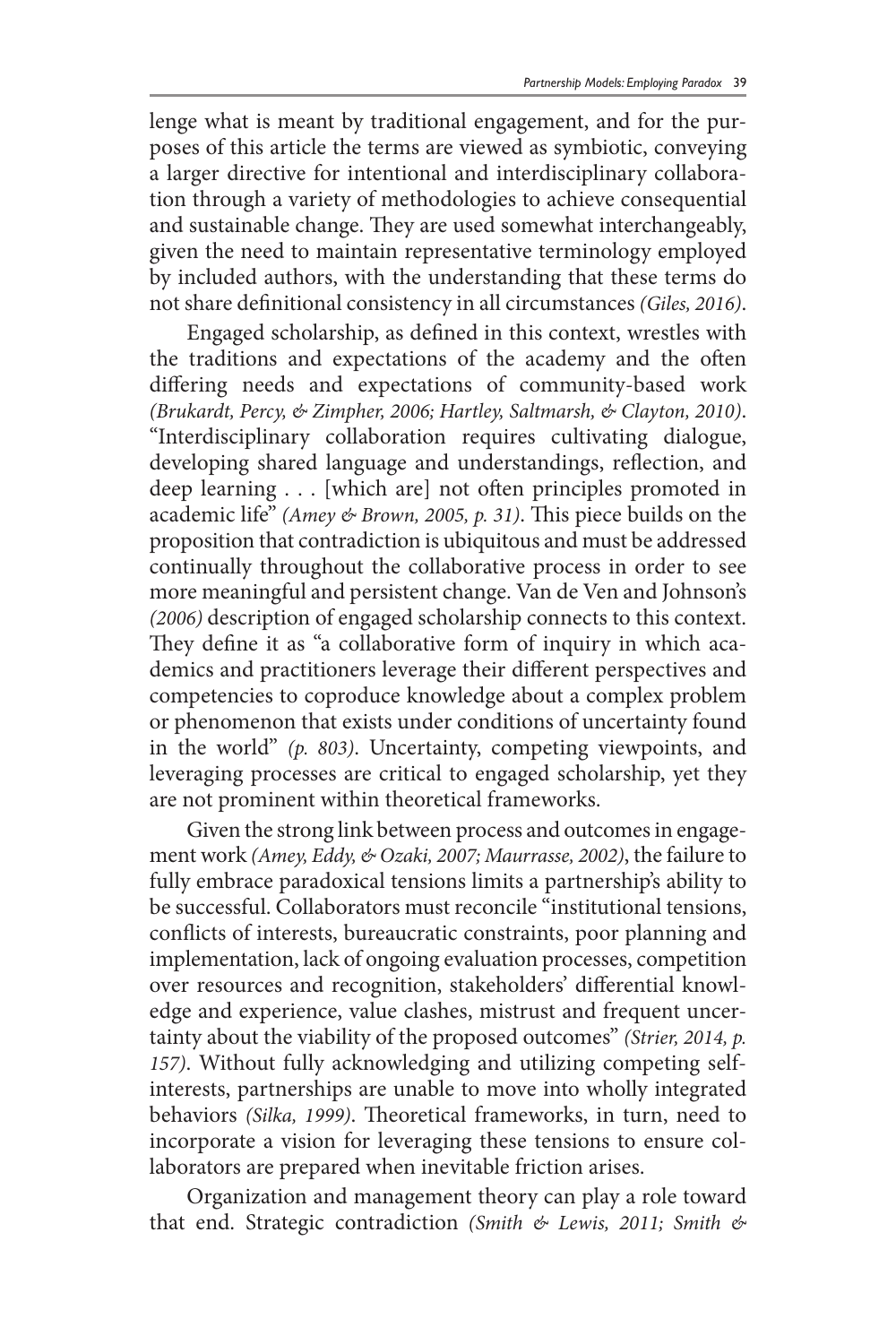*Tushman, 2005)* and paradoxical thinking *(Das & Teng, 2000; Hale, 2008; Poole & Van de Ven, 1989; Strier, 2014)* address how organizations attend to competing demands simultaneously *(Smith & Lewis, 2011)*, with the potential to transform processes and outcomes. "A paradox perspective assumes that tensions persist within complex and dynamic systems. . . . [and that] underlying tensions are not only normal but, if harnessed, can be beneficial and powerful" *(Smith & Lewis, 2011, p. 395)*. In order to examine how organizational theories regarding contradiction and paradox can inform U-C partnership frameworks, the history and context of partnerships will first be considered, followed by an analysis of current models. As the need for appropriately complex models is developed, organizational theories around paradox and contradiction are then introduced to lay a foundation for more responsive partnership frameworks and models designed to enhance practice.

# **University–Community Partnerships in Context: A Review of the Literature**

Community engagement work has grown over the last 30 years *(Harkavy, 2016)*, and literature on the nature and impact of university and community partnerships has grown in turn *(Rubin, 2000)*. Scholars responded to Boyer's *(1990)* prompting "to break out of the tired old teaching versus research debate and define, in more creative ways, what it means to be a scholar . . . [and] recognize the great diversity of functions higher education must perform" *(p. xii)*. Boyer's call for higher education to become more responsive to society's needs and bear responsibility for community work was one of the key punctuations in the history of U-C partnerships and laid the foundation for what is now known as engaged scholarship *(Barker, 2004; Sandmann, 2008)*. The narrative is continuing to evolve as society changes rapidly and the role of higher education is repositioned in the context of its historical roots and future potential *(Ramaley, 2014)*.

Academia has been criticized to varying degrees for its distanced approach to associating with outside entities, a practice derived from positivist epistemology, which tenure and other reward structures reinforce *(Boser, 2006; O'Meara, 2010)*. A cooperative and experiential education movement emerged in the early 20th century *(Peterson, 2009)*, but academia subsequently retreated into a narrow, scientistic approach *(Harkavy & Puckett, 1991)*. Harkavy and Puckett suggested that this shift resulted from conditions in World War I, which led to "an approach that increasingly separated scholarly research from the goal of helping to create a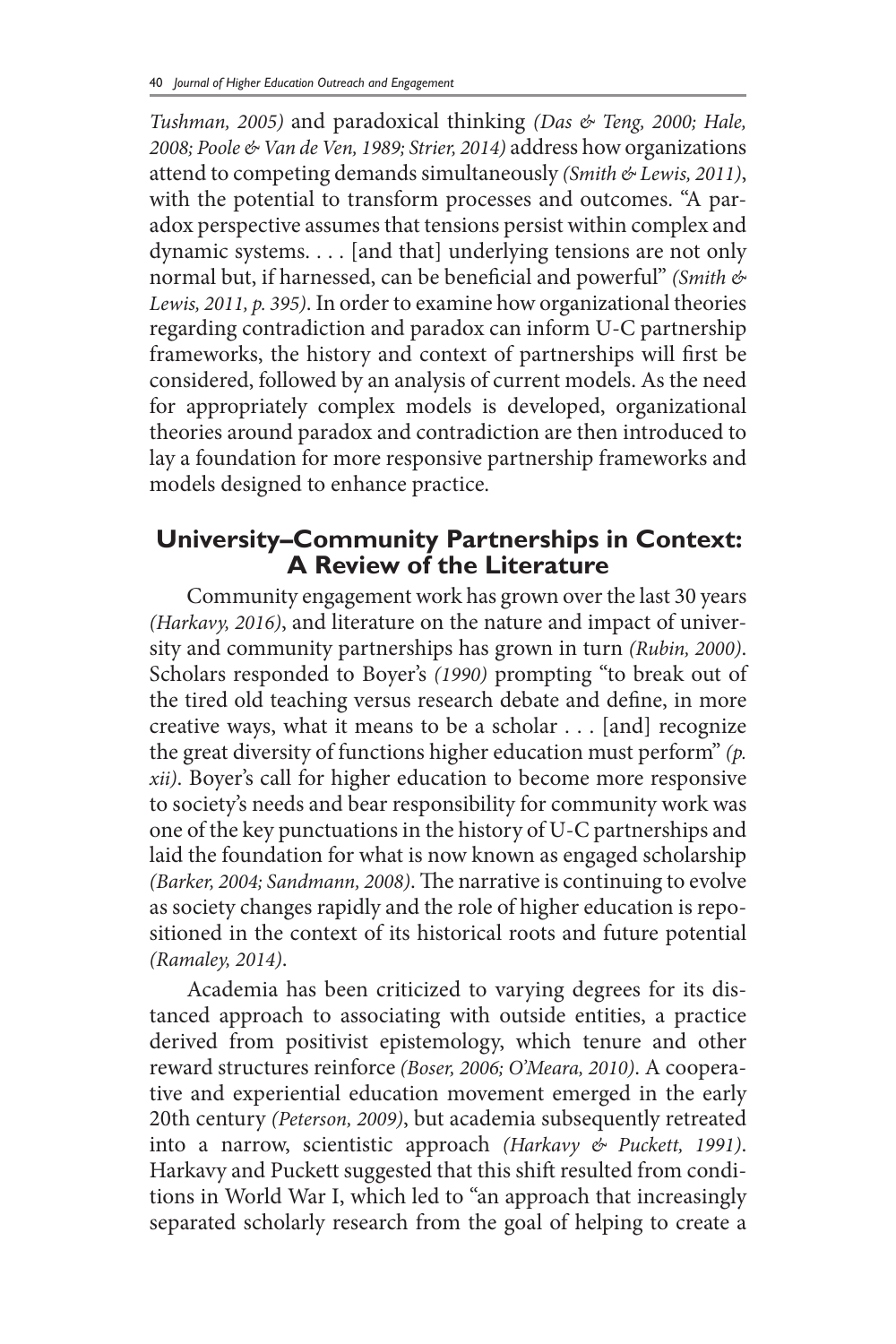better society" *(p. 559)*. Throughout the mid-20th century higher education focused more on cosmetic partnerships involving little institutional support *(Tyler & Haberman, 2002)*. That detachment held relatively strong until the late 20th century, when researchers began more actively confronting the question of why successful, privileged, and powerful American universities should succumb to the hard work of institutionalizing collaboration as their "categorical imperative for the new millennium" *(Benson & Harkavy, 2000, p. 49)*. Within this historical context, engaged scholarship has been characterized as a challenge to mainstream academic scholarship, though its core purpose is not to overturn existing forms of scholarship but to deepen and broaden their possibilities within higher education *(Barker, 2004)*.

The transition from positivist epistemological assumptions of distanced objectivist research *(Boser, 2006)* to a more applied and intentional connection of theory to practice has gained traction *(Suarez-Balcazar, Harper, & Lewis, 2005)*. Literature has begun to weigh doing work *on* or *for* a community against doing work *with* the community *(Barker, 2004; Bucher, 2012; Jacoby, 2003; Peterson, 2009; Ward & Wolf-Wendel, 2000)*. This commentary considers the traditional asymmetry in research partnerships *(Williams, Labonte, Randall, & Muhajarine, 2005)*, also termed the university on the hill *(Harkavy, 2000)*, the ivory tower *(Vernon & Ward, 1999)*, or the professional-expert research model *(Reardon, 1998)*, and calls for increased consideration of community needs and voice within cooperative work. This historical imbalance and one-sidedness of U-C partnerships *(Weerts & Sandmann, 2008)* has influenced the development of theoretical models. The shift away from positivism toward action-oriented models has consequently focused on mutual understanding and respect, shared goals, and building trust *(Beere, 2009; Enos & Morton, 2003; Fogel & Cook, 2006; Holland & Gelmon, 1998)*. Accompanying literature has similarly shifted toward common vision and thorough agreement in goals, activities, and outcomes. Models often include phases or stages through which to progress to achieve heightened levels of reciprocity, communication, and shared outcomes. The goal of the following review is not to demonstrate how these models are inaccurate; they reflect instrumental, critical aspects of collaboration. Rather, the objective is to explore how, if at all, they acknowledge and incorporate organizational ideas of paradox and contradiction to most effectively respond to and improve the collaborative process.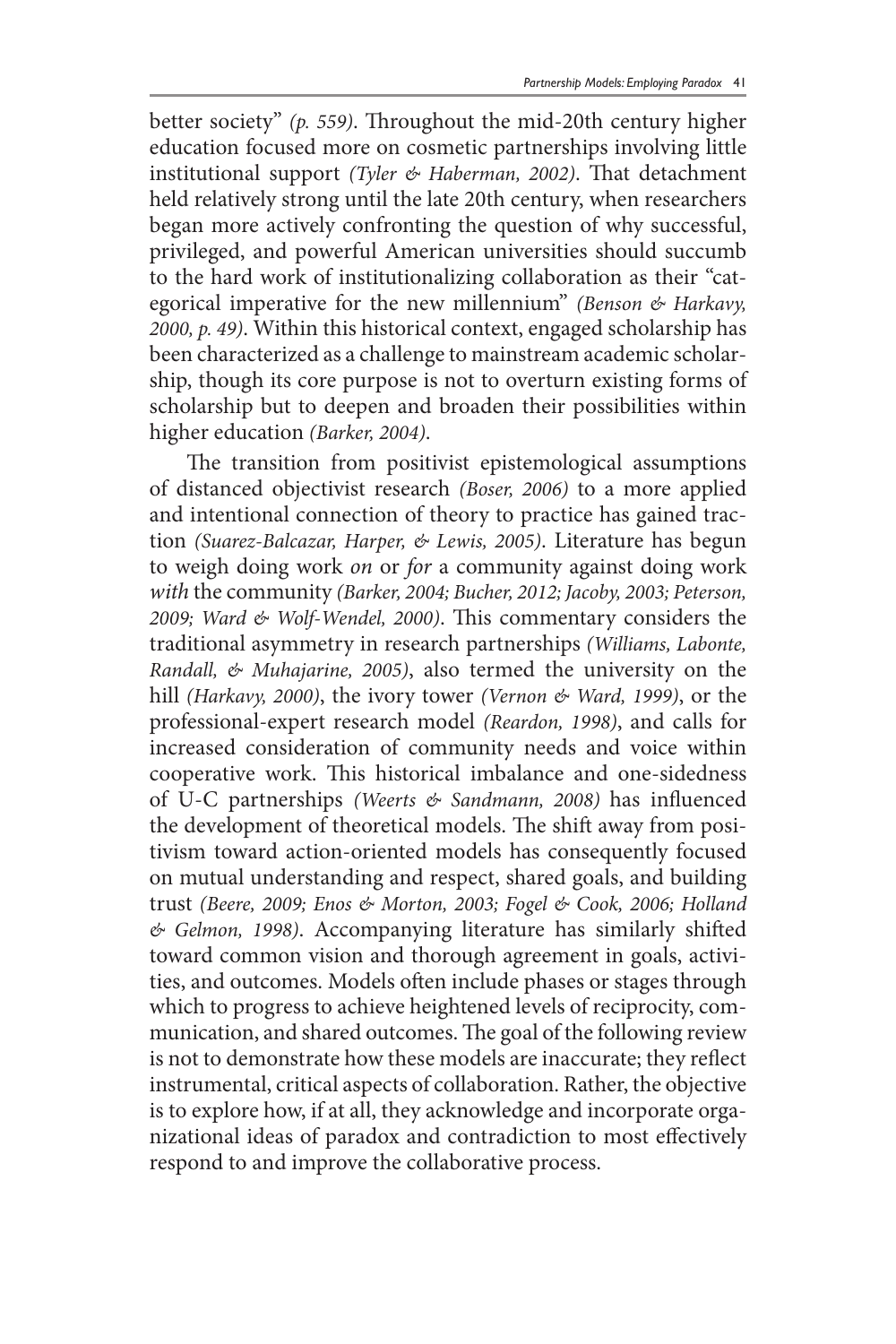### **University–Community Partnership Theories and Models**

Several theoretical models illustrate the trends reviewed above. Tyler and Haberman *(2002)* suggest grouping partnerships along a continuum from exploitive, to protective, indifferent, supportive, and finally to committed ways of being. The objective is to move along the continuum from exploitive practices to committed behaviors, avoiding traditional pitfalls of imbalance and being mindful of shared goals. Bowen, Newenham-Kahindi, and Herremans *(2010)*  built on the continuum of community engagement to develop a typology of three engagement strategies in management literature: transactional, transitional, and transformational engagement. *Transactional* engagement may include charitable donations, volunteering, or information sessions; *transitional* engagement moves into activities such as ongoing dialogue; and *transformational* engagement involves joint project management, joint decisionmaking, and coownership. These models illustrate how partnerships may develop, and how the shared impact can change as commitments shift and deepen. What they fail to account for, however, is how these shifts occur, under what conditions, and through what processes. Similar to Tyler and Haberman *(2002)*, who acknowledged exploitive behaviors and described how they move into more reciprocal behaviors, Bowen et al. *(2010)* point to the negotiation and leveraging that must take place to keep the collaboration alive. How these phases functionally progress, however, remains unclear.

Building on the theme of commitment, Bringle and Hatcher *(2002)* frame U-C partnerships as a relationship, offering a model that describes the initiation, development, maintenance, and dissolution of dyadic relationships. The authors discuss exchange theory, in which rewards minus costs (outcomes) must exceed what is minimally expected for a relationship to be initiated and maintained, as well as equity theory, which posits that even when outcomes for both parties are not equal, if the outcomes are perceived as comparable to the inputs, then the relationship will be deemed satisfying *(Bringle & Hatcher, 2002)*. Thus, U-C partnerships should be equitable and fair, but they do not have to be equal in all aspects in order to be satisfactory, signifying that a partnership characterized by recurrent imbalance can still generate beneficial practice.

Bringle and Hatcher *(2002)* examine "who invests more, who commits more, who puts more effort in, and who gains more unique outcomes from the relationship" *(p. 510)* through relative dependency theory. At any time, comparative levels of value or benefit will not be equal, and the management of competing needs points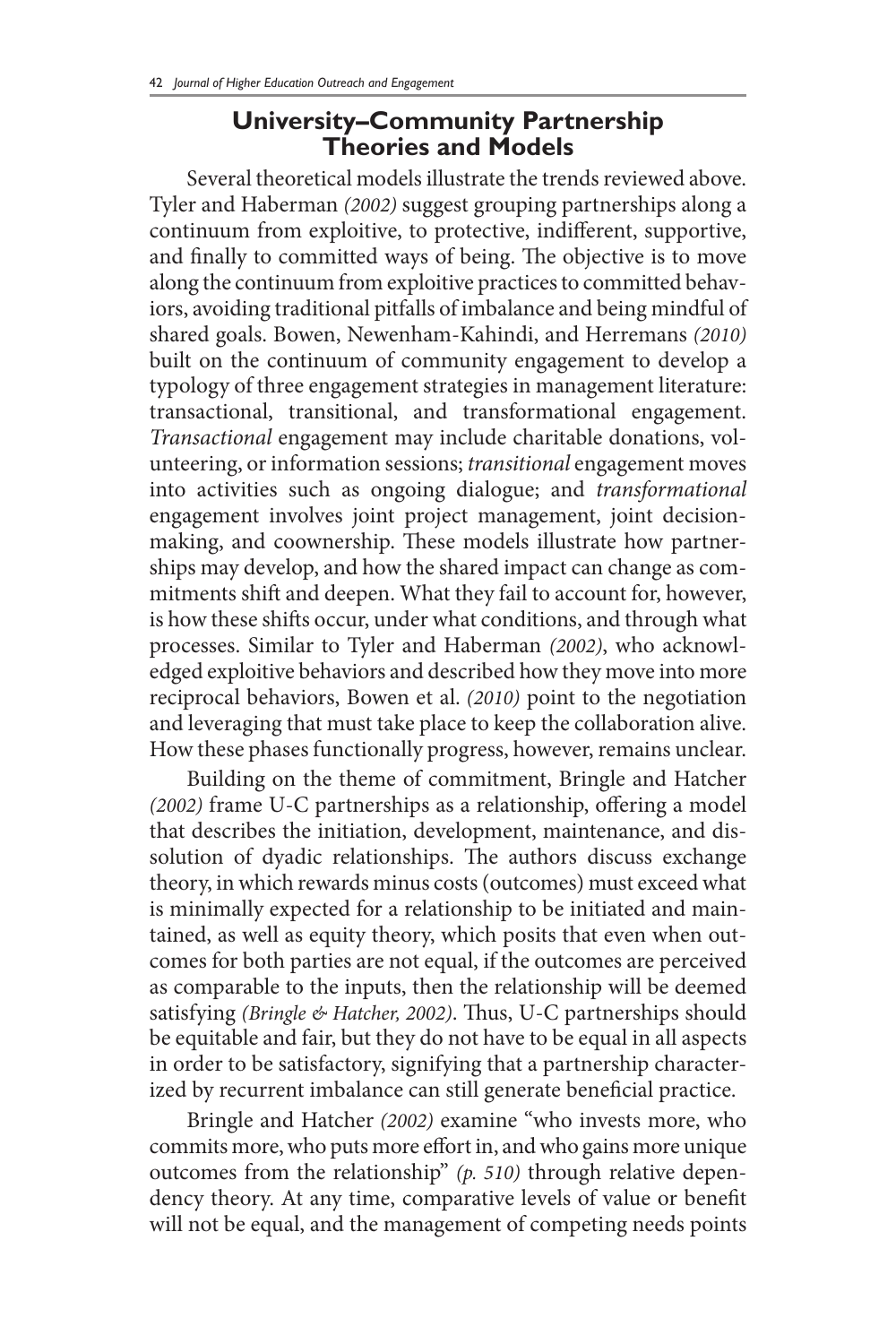to paradox, defined as "contradictory yet interrelated elements that exist simultaneously and persist over time" *(Smith & Lewis, 2011, p. 382)*. Fogel and Cook *(2006)* suggest that complications within partnerships ultimately "provide an opportunity to understand areas of conflict and how these conflicts may be avoided" *(p. 603)*; however, complete avoidance of conflict is rare and not a practical aspiration. Models or frameworks could instead incorporate conflict explicitly as a mechanism for discussion and iterative learning. This can assist in constructing "procedures that aid communication, inclusive decision-making, and informed consent" *(Prins, 2005, p. 72)*.

The multidirectional flow and simultaneous interdependence of stages can be seen in additional models, such as the model put forth by Sargent and Waters *(2004)*. Building on the idea of collaboration phases, and drawing from Amabile et al.'s *(2001)* work on determinants of success in cross-profession collaboration, Sargent and Waters used a process framework moving through four stages: initiation, clarification, implementation, and completion. The process is situated within the contextual factors of institutional supports, available resources, and national and institutional climate, and is driven by interpersonal processes involving a social component. By incorporating interrelationships within a procedural model, Sargent and Waters help strengthen understanding of cooperative processes. Buys and Bursnall *(2007)* argue that the linear model does not fully represent the U-C collaborative process, however, suggesting it should be more cyclical and iterative in nature.

Two additional models deepen understanding of cooperative processes. Norris-Tirrell, Lambert-Pennington, and Hyland *(2010)*  created a model that utilizes spatial dimensions to extend notions of simultaneous interface. The model consists of three primary dynamics: the philosophical core, the internal and external forces that shape and influence (the higher education institution's) decision-making, and the boundary-spanning points that "generate the demand to create and institutionalize a program that leads to both institutional and community change" *(p. 175)*. Suarez-Balcazar et al. *(2005)* created an interactive and contextual model of collaboration, emphasizing an interdependence among processes, wherein there exists a "need to simultaneously attend to multiple systemic factors" *(p. 86)*. Each factor in the model both influences and is influenced by other factors, and a position within the model does not indicate that directional influence is present. This fluidity within spatial and temporal elements adds a critical illustration of the intricate, multifaceted reality of partnerships in practice. The model does highlight conflict and challenges, yet it doesn't offer a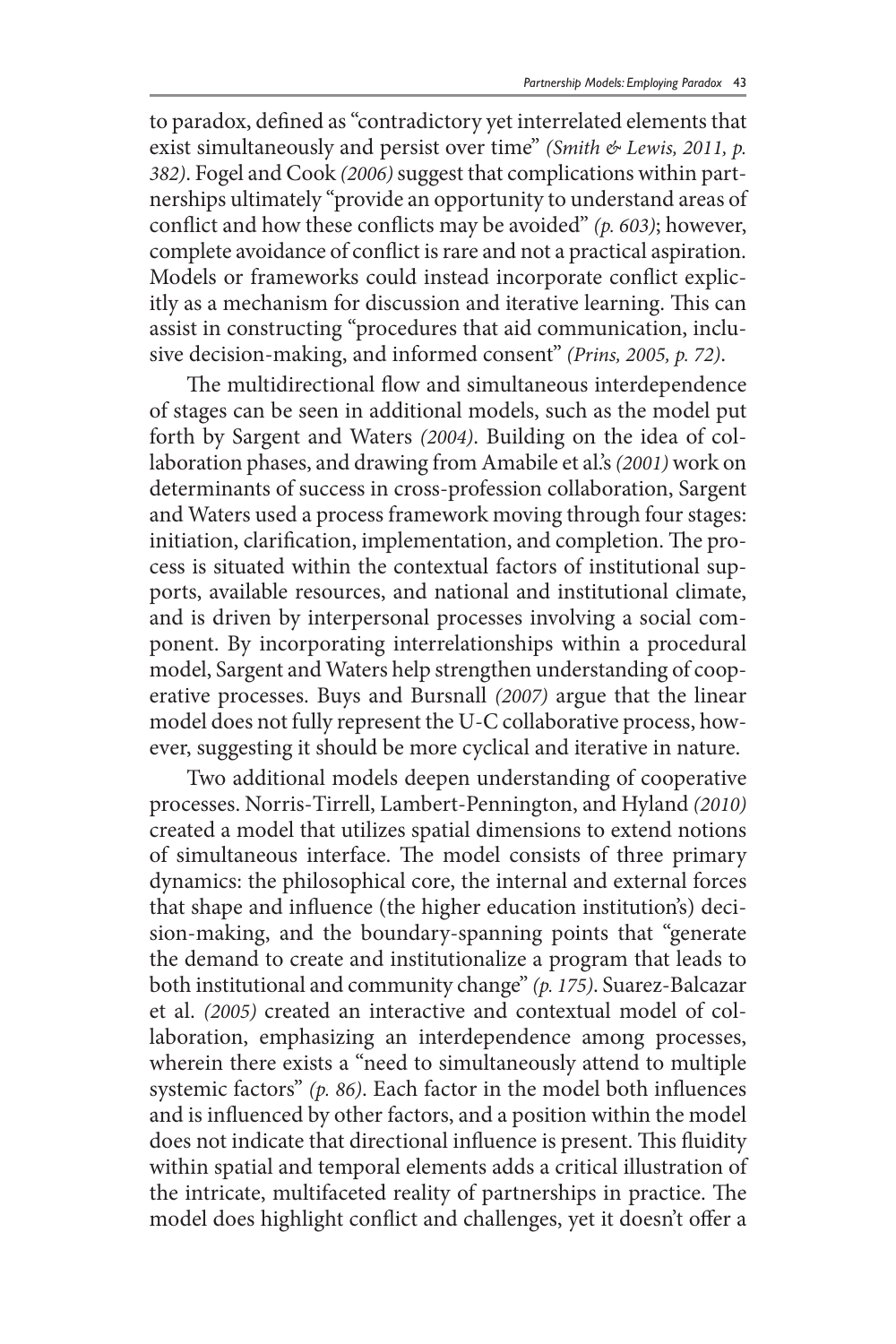procedural element for managing these "potential challenges and threats" *(p. 86)*.

Though these models are not exhaustive, they aim to be representative. As idiosyncratic as partnering processes can be, so too are representative models. Table 1 illustrates this point. Many models depict partnerships on a sliding scale or sequential process, concentrating on degrees of association, bonding, and trust. However, models commonly omit references to conflict, power, and paradox that inherently exist throughout the process, which raises the question of how to ensure that representations of U-C partnerships are both idealistic and realistic. For models that do note organizational tension, it is often a stage or a process to be moved through, not an element that permeates the model in a constructive way. By obscuring disagreement and unfulfilled expectations, illustrations can perpetuate illusions about partnerships *(Prins, 2005)*. In the next section, the focus shifts toward organizational theories of paradox and strategic contradiction to address this concern.

| Author<br>(Year)                                                                             | Type of<br>Collabora-                                                               | Model<br>Character-                                   | <b>Theoretical</b><br><b>Framework</b>      | Contextual<br><b>Factors</b>                                                     | Model<br><b>References</b>                        |
|----------------------------------------------------------------------------------------------|-------------------------------------------------------------------------------------|-------------------------------------------------------|---------------------------------------------|----------------------------------------------------------------------------------|---------------------------------------------------|
|                                                                                              | tion                                                                                | zation                                                |                                             |                                                                                  | to Conflict                                       |
| Amey &<br>Brown (2005)                                                                       | University-<br>community<br>partnerships                                            | Interdisciplinary<br>collaboration<br>model in stages | Dialogical<br>method of<br>inquiry          | Implicit:<br>training &<br>rewards:<br>cognitive<br>constructions:<br>leadership | Implicit<br>throughout                            |
| <b>Barnes</b><br>Altimare.<br>Farrell.<br>Brown.<br>Burnett.<br>Gamble.<br>& Davis<br>(2009) | University-<br>community<br>partnerships/<br>university<br>outreach &<br>engagement | Iterative<br>process wheel                            | Participatory<br>research<br>foundations    | Institutional<br>identity &<br>institutional<br>commitment                       | No explicit<br>references                         |
| Bowen.<br>Newenham-<br>Kahindi, &<br>Herremans<br>(2010)                                     | Community<br>engagement<br>strategy                                                 | Continuum                                             | Corporate<br>philanthropy                   | No explicit<br>references                                                        | No explicit<br>references                         |
| Bringle &<br>Hatcher<br>(2002)                                                               | Campus-<br>community<br>partnerships                                                | Phases (of<br>relationships)                          | Service-<br>learning                        | Exchanges;<br>equity;<br>distribution<br>of power                                | Reference<br>to relative<br>dependency &<br>power |
| Bryson,<br>Crosby,<br>& Stone<br>(2006)                                                      | Cross-sector<br>collaboration                                                       | Propositional<br>inventory                            | Organizational<br>collaborative<br>planning | General<br>environ-<br>ment; sector<br>failure; direct<br>antecedents            | Contingencies<br>& constraints                    |

**Table 1. Illustration of Collaborative Frameworks and Models**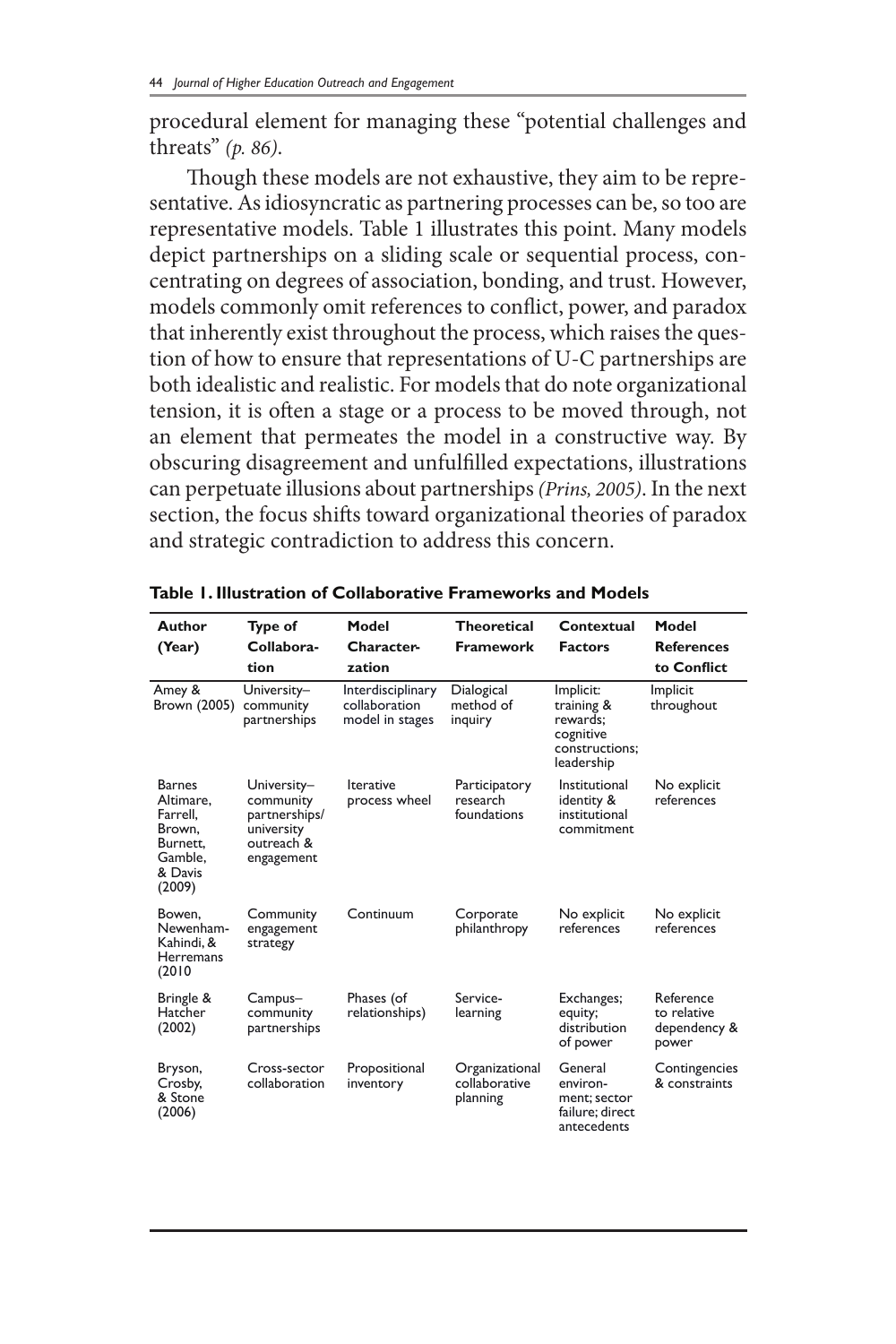| Author<br>(Year)                                                     | Type of<br>Collabora-<br>tion            | Model<br>Character-<br>zation                                                         | <b>Theoretical</b><br>Framework                                 | Contextual<br><b>Factors</b>                                                                                                               | Model<br><b>References</b><br>to Conflict                                                           |
|----------------------------------------------------------------------|------------------------------------------|---------------------------------------------------------------------------------------|-----------------------------------------------------------------|--------------------------------------------------------------------------------------------------------------------------------------------|-----------------------------------------------------------------------------------------------------|
| Buys &<br><b>Bursnall</b><br>(2007)                                  | University-<br>community<br>partnerships | Sargent &<br>Waters's<br>(2004)<br>inductive<br>process model                         | University<br>engagement                                        | Institutional<br>issues:<br>national &<br>international<br>differences in<br>climate                                                       | Reference<br>to disparate<br>interests                                                              |
| Norris-<br>Tirrell.<br>Lambert-<br>Pennington,<br>& Hyland<br>(2010) | Engaged<br>scholarship                   | Philosophical<br>core: internal &<br>external forces:<br>boundary-<br>spanning points | Engaged ser-<br>vice-learning                                   | Leadership<br>vision:<br>external<br>demands &<br>opportuni-<br>ties: internal<br>critical mass                                            | No explicit<br>references                                                                           |
| Sargent &<br>Waters<br>(2004)                                        | Academic<br>research<br>collaborations   | Inductive<br>process                                                                  | University<br>research                                          | Institutional<br>supports;<br>resources;<br>climate:<br>national &<br>institutional:<br>interpersonal<br>& social<br>aspects               | No explicit<br>references                                                                           |
| Suarez-<br>Balcazar,<br>Harper,<br>& Lewis<br>(2005)                 | Community–<br>university<br>partnerships | Nondirectional<br>phases;<br>interactive &<br>contextual                              | Participatory<br>action<br>research                             | Potential<br>challenges<br>& threats;<br>power &<br>resource<br>inequality;<br>time<br>commitment:<br>conflicts<br>of interest;<br>funding | Conflicts<br>of interest.<br>power &<br>resource<br>inequality, &<br>time<br>commitment:<br>budgets |
| Tyler &<br>Haberman<br>(2002)                                        | Education–<br>community<br>partnerships  | Continuum                                                                             | Community<br>partner-<br>ships with<br>community<br>perspective | No explicit<br>references                                                                                                                  | No explicit<br>references;<br>insight on<br>power and<br>confiict<br>throughout<br>text             |

*Note. Efforts were made to preserve the specific language employed by each author.*

#### **Exploring Organizational Theories of Paradox and Contradiction in the University–Community Partnership Context**

Many theorists view organizations as social action systems constructed by individuals who use them as arenas in which to achieve their goals and ambitions *(Poole & Van de Ven, 1989)*. Activity within these systems therefore lies in the "structural properties of a social system, the purposive actions of people, and the relationship of system and action" *(Poole & Van de Ven, 1989, p. 567)*. Theorists and researchers have tried to determine what the purposive actions of people will be when interacting within various social systems or constructs. However, paradoxical theorists argue that simplified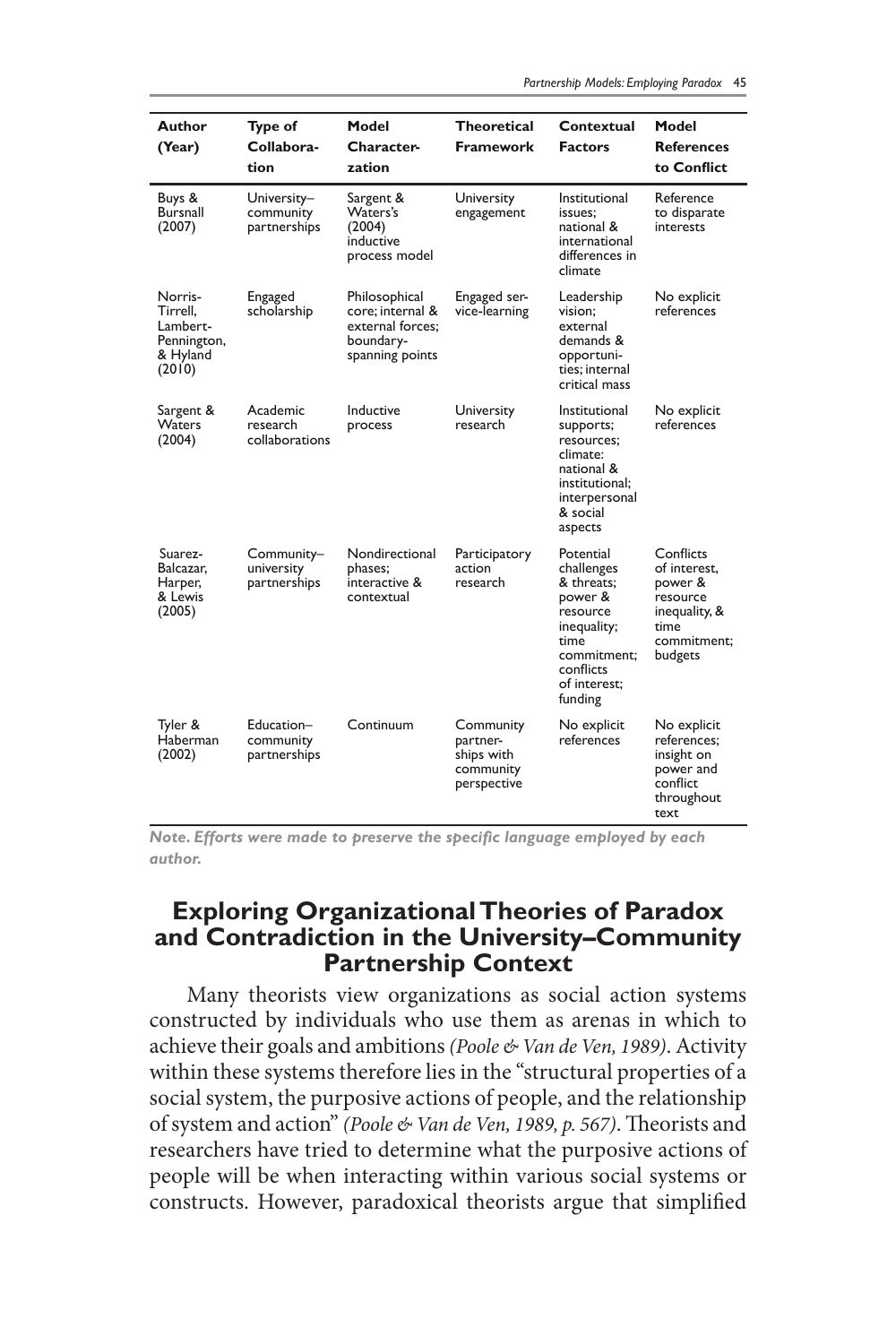models will not adequately predict or capture actions, given the inherent tensions, strategic contradictions, and direct conflicts at play *(Coleman, 1986; Lewis, 2000; Poole & Van de Ven, 1989; Smith & Lewis, 2011; Smith & Tushman, 2005)*. Such models may also fail to provide "a theory grounded in purposive action of individuals" that accounts for impacts at the system level *(Coleman, 1986, p. 1312)*. By embracing paradox, models are expected to be more responsive to competing elements at work, without the need to fully resolve inherent conflicts to the point of nonexistence.

"*Paradox* denotes contradictory yet interrelated elements . . . [which] seem logical in isolation but absurd and irrational when appearing simultaneously" *(Lewis, 2000, p. 760)*. Smith and Lewis *(2011)* add that these contradictory yet interrelated elements persist over time. In U-C partnerships, these elements often include the need to deepen relationships while simultaneously improving collaborative efficiency, positioning time-intensive practices against time-cutting ones *(Silka, 1999; Strier, 2014)*. The factor of time is recurring in paradox theory and has implications for how it is conceptualized. Logical paradox, which exists in "timeless, abstract thought," is different from social scientific paradox, which is responsible to the real world, subject to its temporal and spatial constraints *(Poole & Van de Ven, 1989, p. 565)*. Engaged scholarship fits within social scientific paradox. Limitations and stressors due to time, space, and context have influence, from seasonal or semester scheduling, the pace of activity, and other logistical minutiae such as arranging meeting spaces or agreeing on timelines *(Fogel & Cook, 2006)*. In these challenges, the university process is likely to be slower than that offered by community settings, and use of space can serve to either alleviate or exacerbate power imbalances *(Dempsey, 2010)*.

Social paradoxes are not strictly logical and are often somewhat vague *(Poole & Van de Ven, 1989)*. Social paradox theory, as defined by Ford and Backoff *(1988)*, is "some 'thing' constructed by individuals when oppositional tendencies are brought into recognizable proximity through reflection or interaction" *(p. 89)*. Paradox in this context utilizes Coleman's *(1986)* juxtaposition of individual action against structures (or systems), and Poole and Van de Ven *(1989)* characterize the tension as the Action:Structure paradox. They outline three basic aspects of working with paradox: (a) There is ambiguity surrounding the genesis of action and structure, (b) there are contrary ontological assumptions about structure and action, and (c) there are explanatory tensions between objective and interpretive methods. These aspects shed light on many facets of U-C relations, particularly the role of faculty in nav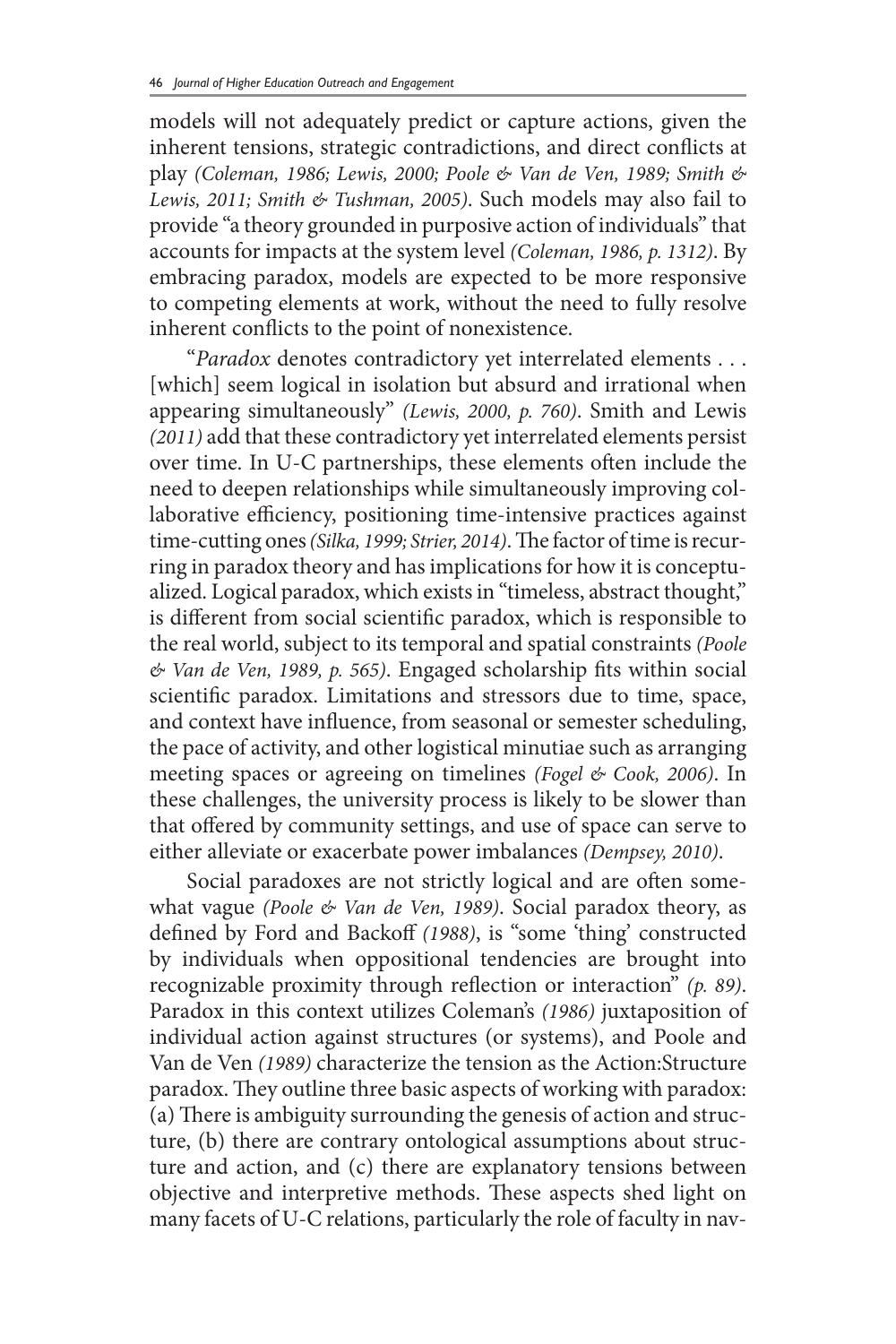igating academic systems. Faculty members may attempt to operate as individual actors, but they are tied to structures, processes, and relationships that influence their ability to then interact with individuals and systems outside academia. Within this tension, faculty must navigate both the objective and subjective ways in which their institution operates, as well as the organizational myths that drive values and meaning-making *(Birnbaum, 1988; O'Meara, Eatman, & Petersen, 2015)*.

Paradoxical frameworks have been developed that facilitate the use of organizational tensions advantageously in theoretical models *(e.g., Poole & Van de Ven, 1989)*. Smith and Tushman's *(2005)* work is one such framework, and its authors explore the negotiation of short-term performance and long-term adaptability, focus and flexibility, and exploratory and exploitive activities within organizations. "Exploratory activities require experimentation, flexibility, divergent thinking, and increasing variance while exploitive activities demand efficiency, focus, convergent thinking and reducing variance" *(p. 523)*. These competing goals necessitate thoughtful management. Within the U-C partnership context, exploratory activities may include brainstorming, serving on a committee, innovative pilot programs, or other activities that develop through ongoing trial and error. Exploitive activities may take the form of more streamlined, agreed-upon activities such as a controlled research study.

Differentiating competing activities, conflicts, tensions, and actual paradox is needed to further clarify the use of paradoxical thinking in managing embedded contradictions. Smith and Lewis's *(2011)* dynamic equilibrium model of organizing addresses this need. "Dynamic equilibrium . . . assumes constant motion across opposing forces. The system maintains equilibrium by adapting to a continuous pull in opposing directions . . . the role of leadership is to support opposing forces and harness the constant tension between them" *(p. 386)*. Opposing forces manifest differently, and the authors differentiate among dilemmas, dialectics, and paradox to reflect the gradation. *Dilemmas* involve competing choices, each with advantages and disadvantages, whereas *dialectics* involve contradictory elements (thesis and antithesis) resolved through integration (synthesis), which may prove paradoxical if they persist over significant amounts of time. Dilemmas and dialectics each imply that resolution can be reached, without expectation for ongoing tension, whereas management of paradox does not *(Smith & Lewis, 2011)*. In attempting to identify what paradox means within U-C partnership work, distinctions need to be made between what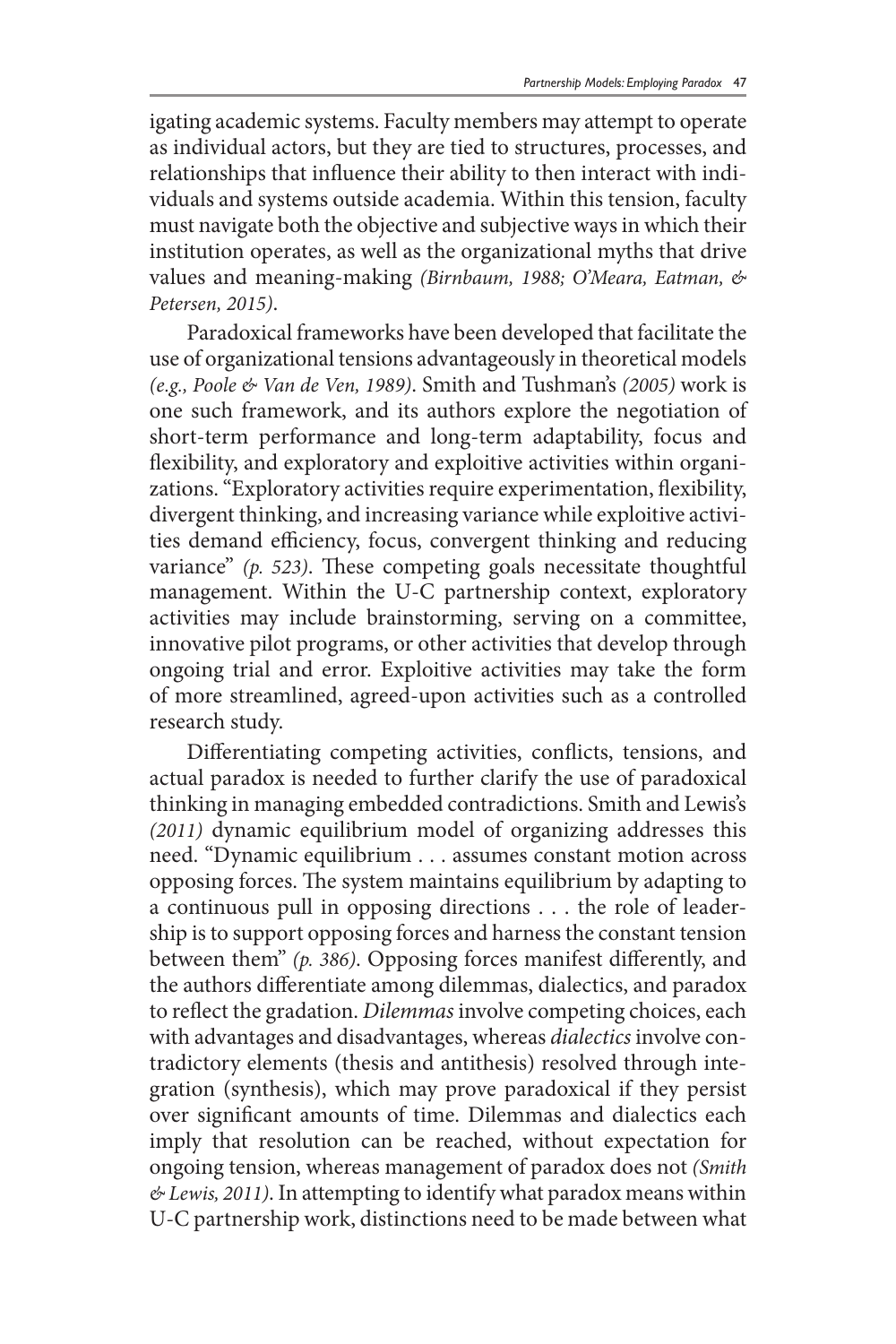constitutes a dilemma, a dialectic, or a true paradox to appropriately address any identified conflicts, tensions, or obstinacy.

It is *paradox* that can hold sustained tensions, which are not expected to disappear as partnerships unfold. Academia may never fully resolve the tension between objectivist and applied stances, but paradoxical theory suggests it need not do so. In fact, engaged scholarship may be an avenue by which to harness inherent tensions. Smith and Lewis *(2011)* assert that a dynamic equilibrium model, fostering a theory of paradox, aids learning and creativity, cultivates flexibility and resilience, and unleashes human potential, thereby increasing sustainability. A dynamic equilibrium model of organizing is designed to nurture and reinforce a commitment to multiple agendas in competition with one another, and to attend to salient and latent tensions with different management strategies depending on the context.

This matters for two key reasons. First, the model includes both salient tensions, which are more explicit to organizational actors (i.e., a community partner, faculty member, or student), and latent tensions, which are "contradictory yet interrelated elements embedded in organizing processes that persist because of organizational complexity and adaptation" *(Smith & Lewis, 2011, p. 389)*. Latent tensions are effectively dormant or imperceptible. They become salient when they are experienced by organizational actors *(Smith & Lewis, 2011)*, which the authors propose happens in conditions of scarcity, plurality, or change. The historical context of U-C partnerships becomes integral in identifying these tensions, as it aids in understanding many of the latent tensions that are less evident but may still inform processes. This includes organizational dynamics like loose coupling *(Weick, 1976)* or organizational norms, strategies, and characteristics of academe that influence behaviors and attitudes at higher education institutions *(Birnbaum, 1988; Kecskes, 2006; Norris-Tirrell et al., 2010)*. A tension, such as an expectation for faculty to publish in a top journal, may be latent for a period of time but rise to the surface when a faculty member is asked to confront a scarcity of time and prioritize among ongoing research efforts. This person is then confronted with Poole and Van de Ven's *(1989)* Action:Structure paradox, as contrary ontological assumptions about structure and action persist (e.g., "I am relational and take time to invest" or "I am solitary and efficient").

Second, the model involves multiple contingencies and demonstrates that processes can produce positive or negative outcomes, what Smith and Lewis *(2011)* name vicious or virtuous cycles. Bryson, Crosby, and Stone *(2006)* include in their model on cross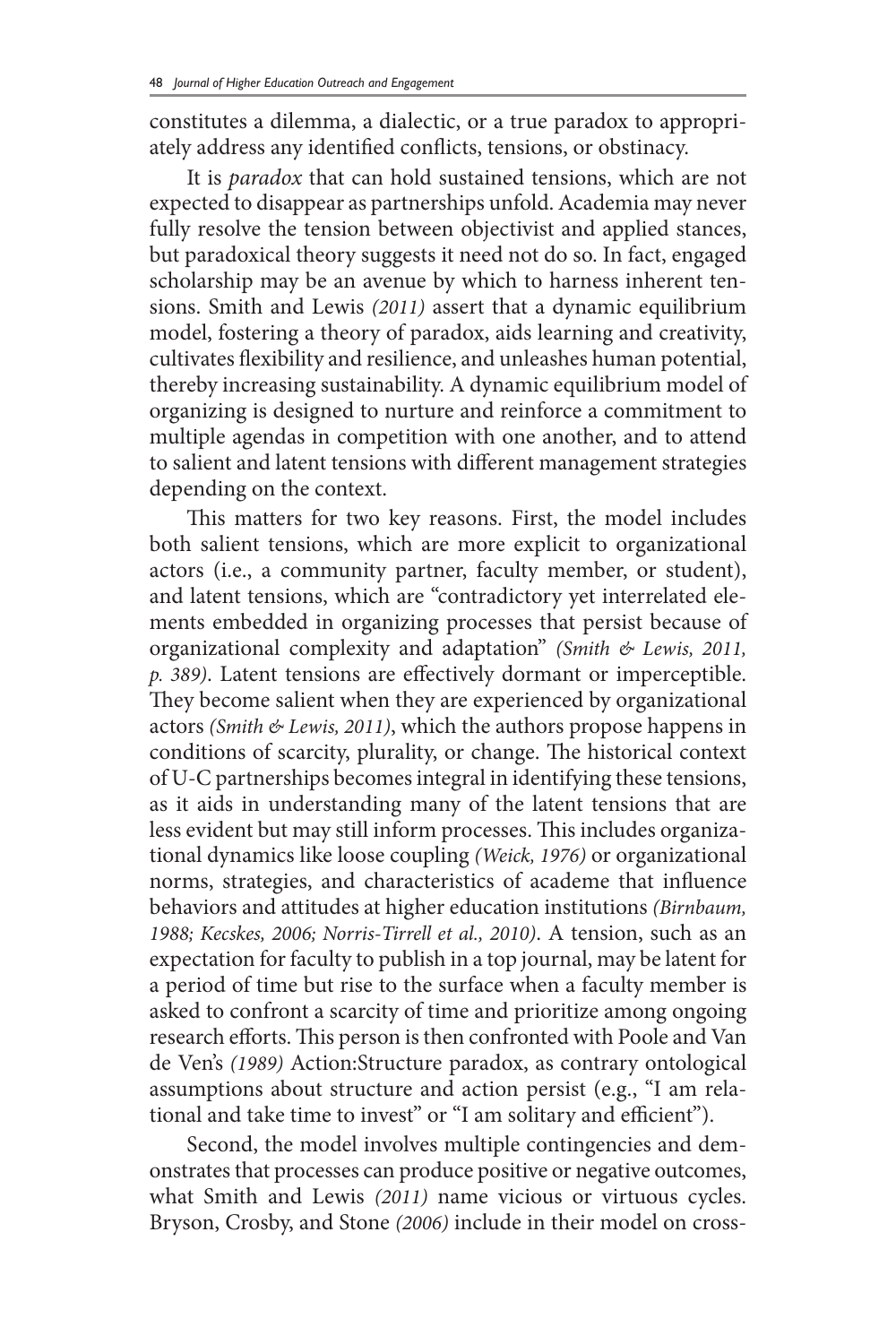sector collaborations contingencies and constraints, which involve power imbalances and competing institutional logics that must be incorporated into practice. Because U-C partnerships are highly relational processes, they could benefit from these models' attention to specific behaviors and capacities that generate more productive outcomes. Smith and Lewis discuss one's ability to sit with ambiguity, entertain an internal open-mindedness, and engage the process, which they connect to human potential. Many of the models available regarding U-C partnerships discuss capacity building or empowerment as desired outcomes of the engagement process *(e.g., Nichols, Gaetz, & Phipps, 2015; Norris-Tirrell et al., 2010)*, and Smith and Lewis's model could help inform how, and under what circumstances, that may be cultivated.

### **A Proposed Framework for Model Modification**

The central argument of this piece is that by integrating an additional element into U-C partnership models and frameworks, one that employs paradoxical theory to advantage, models can better address embedded contradictions. Literature from both the engaged scholarship and organizational management domains, described in greater detail below, suggests this element should include a willingness to engage with inherent conflicts and tension. The element should encourage the identification of paradox throughout partnership processes, not to induce anxiety, inertia, or unnecessary strain, but as a mechanism to continually leverage possibilities toward short-term wins that build to long-term success *(Smith & Lewis, 2011)*. It should involve the cocreation of solutions, as collaborators examine distinctive paradoxical perspectives and explore what commonalities and synergies exist, as well as what differences and alternatives might offer a better path forward. These components then link together to form a continual loop aimed at harnessing engaged scholarship and its potential in U-C partnership work to maximize both procedural effectiveness and partnership outcomes.

## **The Framework Elements**

The following four components are proposed as an interconnected approach to modify existing models toward integrating theories of paradox and strategic contradiction into practice. They are introduced collectively as *employing paradox* and are derived from a synthesis of the two main literature bases, presented conceptually for the first time in this article. They include (1) individual commit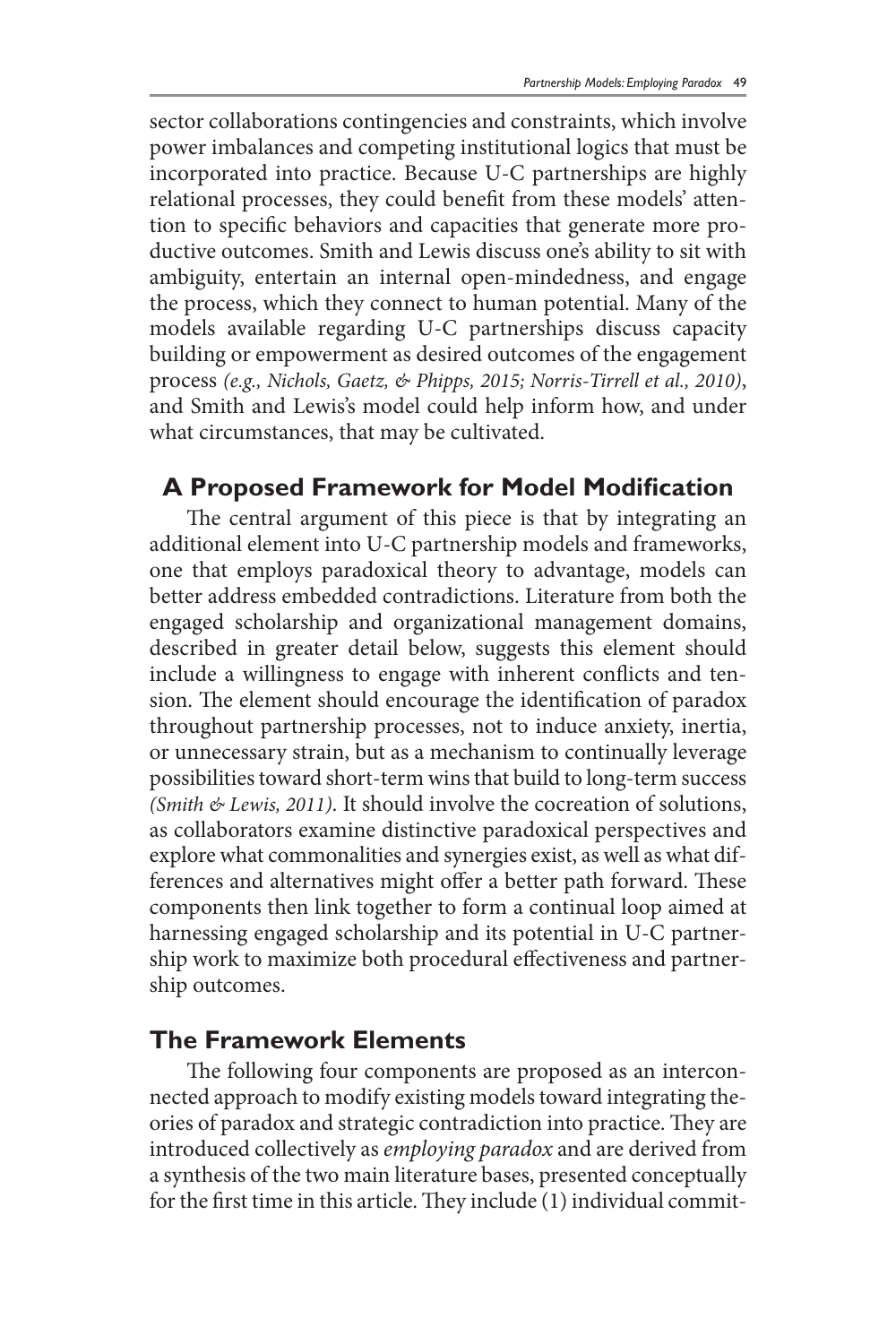ment and transparency *(Lewis, 2000; Prins, 2005),* (2) identification of organizational tensions *(Jaeger, Jameson, & Clayton, 2012; Smith & Lewis, 2011),* (3) development of shared paradoxical frames *(Silka, 1999; Smith and Tushman, 2005),* and (4) sustained differentiating and integrating practices *(Ferman & Hill, 2004; Smith & Tushman, 2005)*. Together, these components offer a means toward realizing the goal of sustainable models of collaboration that account for competing and mutable organizational structures and priorities (see Figure 1).



*Figure 1. Employing Paradox*

**Individual commitment and transparency.** Prins *(2005)* calls attention to the fact that "unequal interests, power, and status inherent in universities and community organizations structure our actions in unconscious, unintended ways. Ignoring these differences can perpetuate inequitable relationships" *(p. 71)*. It is therefore vital to enter into the collaboration with transparency in order to expose any unconscious perpetuation of defensiveness and inflexibility. The clarification of goals, values, and expectations as a part of that process is similarly important, as ambiguity regarding the mission and individual roles can lead to confusion about who should lead and what should be done *(Holland, Gelmon, Green, Greene-Moton, & Stanton, 2003; Prins, 2005)*. Also, when partners continue to meet and commit to the value of the project, conflict can lead to growth rather than dissolution *(Dempsey, 2010; Prins, 2005)*. Lewis *(2000)* notes that exemplars within this type of organizational work strive for an ongoing process of bringing balance to opposing forces that encourage commitment, trust, and creativity while maintaining efficiency, discipline, and order, all vital to the functioning of engaged scholarship work. Community partners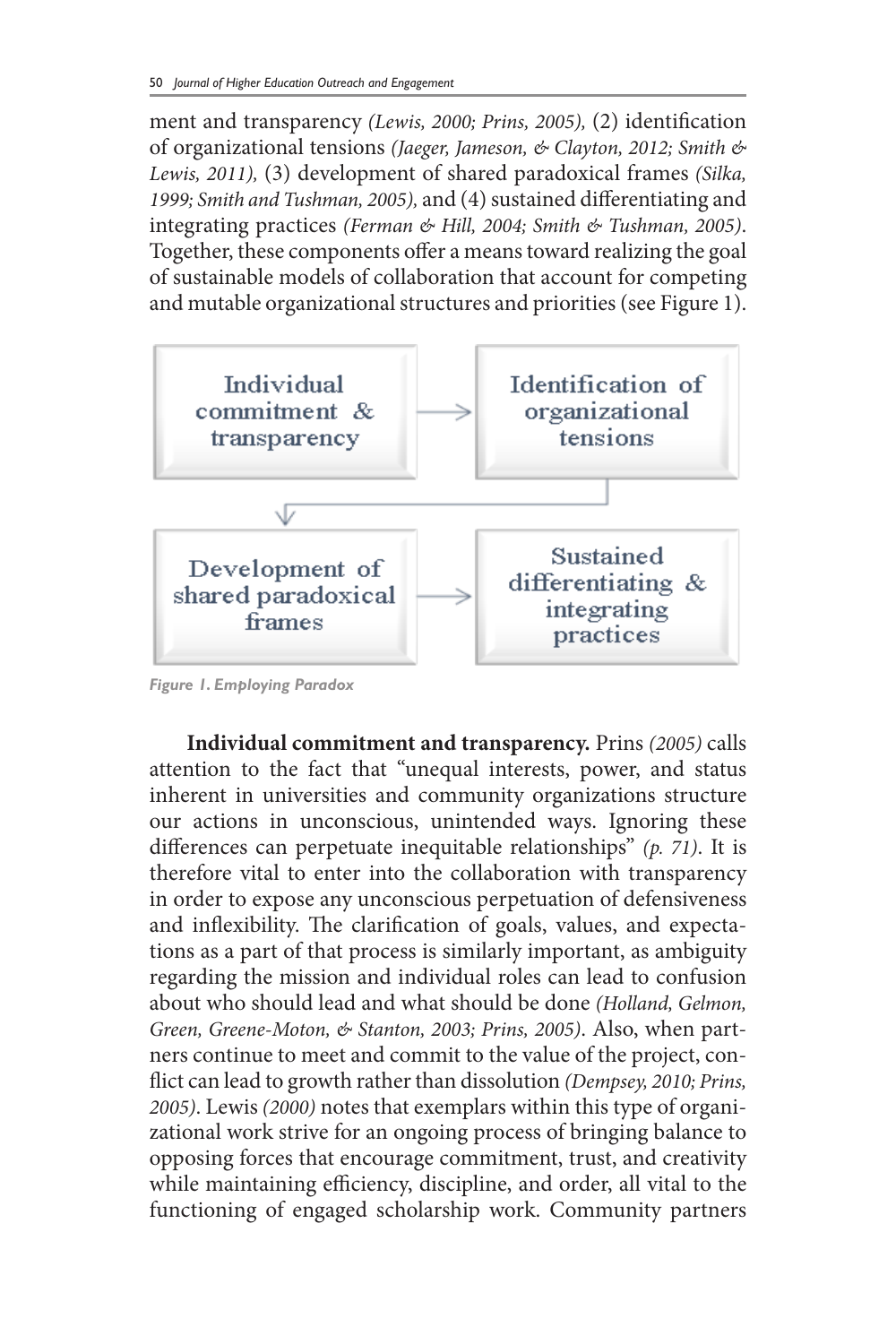have expectations of their university counterparts, including a commitment to outcomes, sharing authority and financial management, supporting the work within the community, and incorporating community representatives into universities' structures and roles *(Brukardt et al., 2006)*. These expectations need to be identified and committed to in order to avoid ambiguity and distrust as the partnership unfolds, setting the stage for more open, reciprocal communication strategies throughout the collaboration *(Dempsey, 2010)*.

**Identification of organizational tensions.** Organizational tensions must be identified in order to be strategically managed, a process that should be ongoing. "In all the phases of the development cycle of U-C partnerships it is common for issues to arise and require clarification, suggesting that partners may need to frequently revisit goals and objectives as they evolve and change over time" *(Buys & Bursnall, 2007, p. 83)*. Not only objectives, but paradoxical tensions as well, should be revisited regularly. Jaeger et al. *(2012)* "believe that a paradox exists between community engagement efforts and various messages received by faculty members at universities that are both land-grant and research universities" *(p. 149)*. The authors use research and experience to clarify the nature of this paradox. Various communities of scholars and practitioners can similarly identify paradoxes at work, developing this process further.

Strier *(2014)* provides more concrete examples of how paradox permeates much of a U-C partnership's establishment, management, and development. Strier's first paradox describes a "top down" versus a "bottom up" grassroots orientation. Elements of power must be yielded by the institution or other authorities (i.e., the top) to allow for the empowerment of participants instead (i.e., bottom up) as they self-direct and facilitate the work. The relinquishing of control by the top is at odds with its directive to maintain order and predictability. A second paradox involves improving the quality of relations among contributors versus increasing organizational effectiveness, or the need to harmonize internally (i.e., build the relationship) while simultaneously keeping up with external demands for output (i.e., demonstrate productivity). Exposing unequal power relations versus strengthening trust is a third identified paradox, and a fourth involves trying to foster an egalitarian approach while respecting and navigating hierarchies. Hierarchies have a long history in university settings *(Wade & Demb, 2010)*, and overcoming structural norms and reward systems is a persistent tension *(Fisher et al., 2004)*.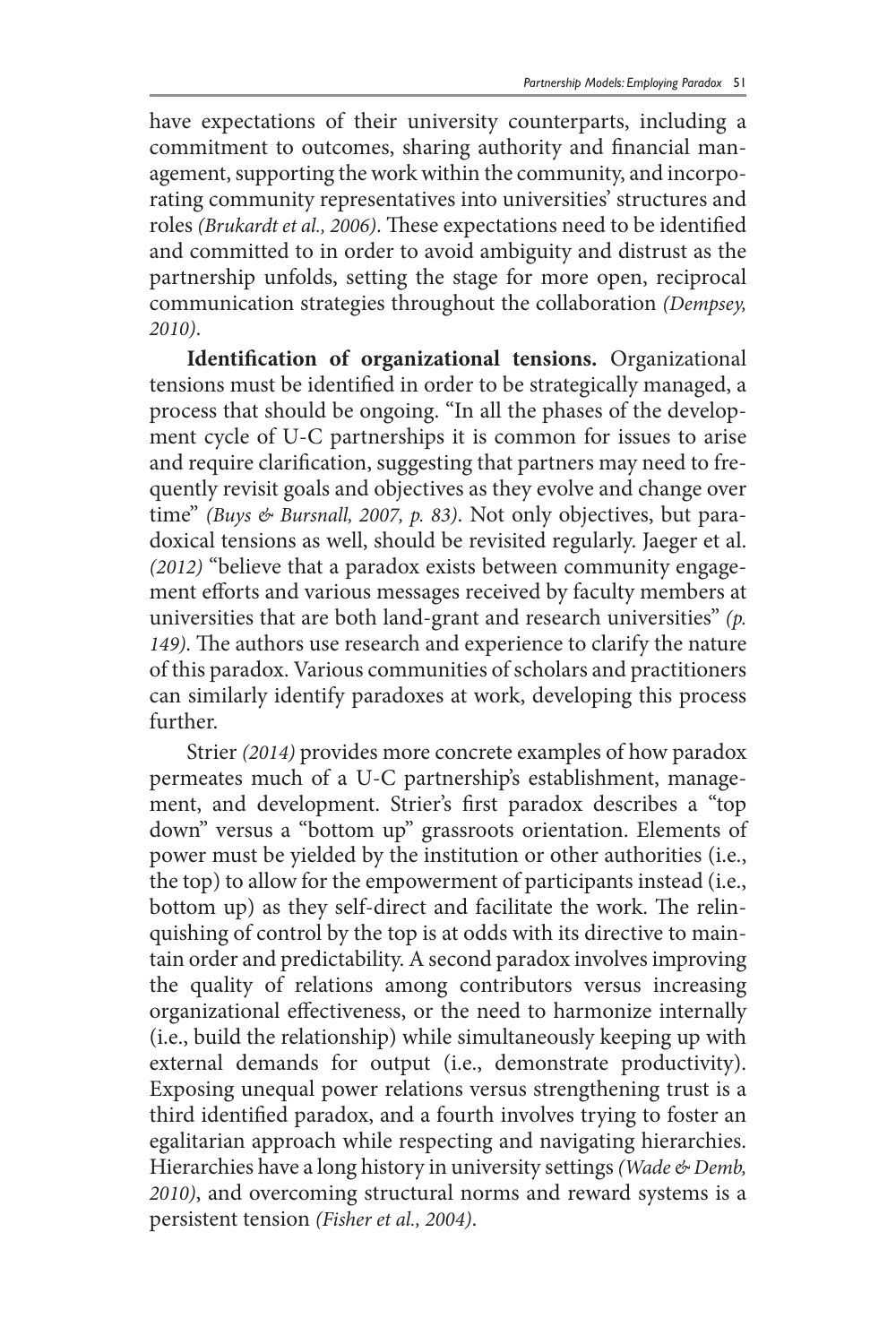Strier's fifth paradox centers on navigating how to achieve transformational goals versus tangible achievements, or how to achieve transformational change while bound to short-term wins, a tension also reflected in the Smith and Lewis *(2011)* model. The sixth involves concurrently encouraging a shared esprit de corps versus respecting the multiplicity of identities, and, finally, the seventh paradox examines having discipline for long-term involvement versus generating permanent innovation. This last paradox echoes Smith and Tushman's *(2005)* reference to managing exploitive and exploratory activities discussed above. Though each of these persistent organizational tensions may always be present, there is an actionable component within paradoxical thinking, as interrelationships are used to explore contradictions and advance organizational purposes.

U-C partnerships must identify potential issues as dilemmas, dialectics, or paradoxical tensions. This allows for more appropriate approaches to embedded contradictions and/or identified contingencies and constraints *(Bryson et al., 2006)*. Literature has identified a multitude of such issues. Those frequently cited include mistrust, temporal and spatial issues, communication, incentive structures, institutional support, prior "baggage," resources, balancing power, lack of knowledge and/or leadership, cultural differences, informal versus formal commitments, problem-solving styles, and interpersonal dynamics *(Amabile et al., 2001; Amey & Brown, 2005; Barnes et al., 2009; Buys & Bursnall, 2007; Ferman & Hill, 2004; Fogel & Cook, 2006; Sargent & Waters, 2004)*. Prins *(2005)* writes, "Since partnerships bring together people from institutions with distinct interests, cultures, and practices, tensions may arise about partner roles, decision-making, grant management, reward structures, diverging agendas, modes of work, mismatched timelines, forms of knowledge, and status differences" *(p. 59)*. For land-grant, research universities in particular, Jaeger et al. *(2012)* identify systemic and individual tensions at play that may both inhibit and advance engaged scholarship. Chief among these tensions are funding support; reappointment, promotion, and tenure policies; and faculty commitment. By identifying possible tensions, it is possible to begin to work with them.

**Development of shared paradoxical frames.** The development of shared paradoxical frames emerges from conversations that first identify the tensions and paradoxes present. Identified issues commonly involve differences in exploratory and exploitive objectives. Smith and Tushman *(2005)* offer two organizational designs to manage the balancing act between exploratory and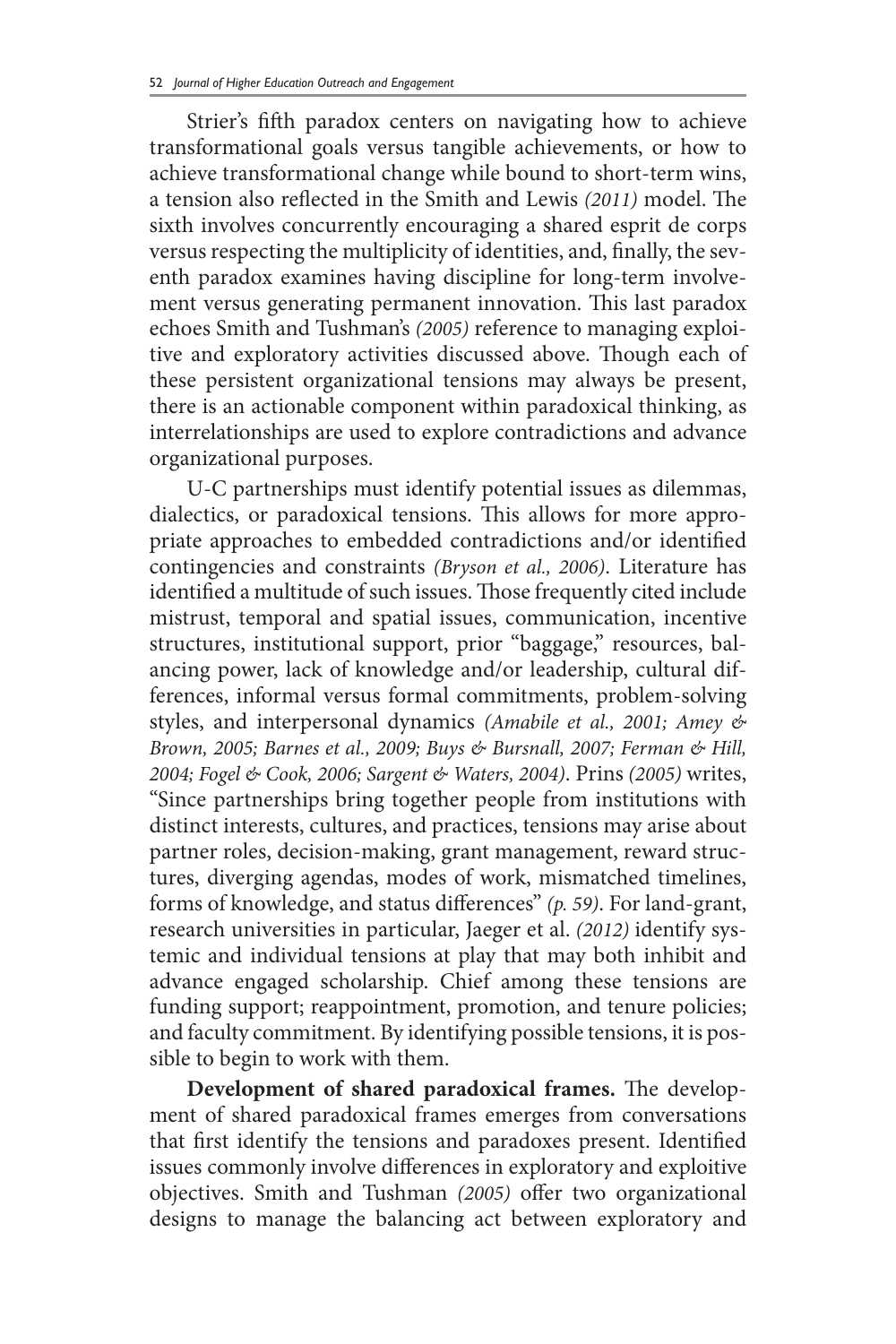exploitive activities: *leadercentric* and *teamcentric* teams. In leadercentric teams, conflicts are managed by one person or a small group of people, whereas in teamcentric teams, "the teams themselves integrate the contradictory agendas" *(p. 531)*. Leadercentric teams manage conflict by trying to moderate it through a central leader or leaders, whereas in teamcentric teams more conflict abounds. However, teams that use conflict can balance contradictions, leading to enhanced decision-making. The authors pose that sustained organizational performance may lie in "the senior team's ability to successfully attend to and deal with the challenges of operating in different timeframes and strategic logics" *(p. 533)*. What constitutes a "senior team" among U-C partnership efforts may vary widely, from a team of two to a large-scale institutional initiative. Therefore, learning from different types of individual and organizational pairings engaged in paradoxical leadership, and adapting them properly, is essential to integrating the concept into U-C practice.

Universities commonly exhibit a decentralized organizational environment *(Birnbaum, 1988)*, and partnership work is predisposed to remain somewhat disconnected from other disciplines, departments, and offices *(Silka, 1999)*. Consequently, individuals bear much of the weight in integrating contradictory agendas and seeing their partnership through to successful outcomes. Situating this role within Smith and Tushman's *(2005)* work, the teamcentric design may prove most useful to U-C partnerships. In leadercentric models, different subordinates can pursue exploiting or exploring activities independently, whereas in teamcentric teams each individual must embody both roles. The authors call this "sharing paradoxical frames," which enables collaborators to "build a collective understanding of the team's complex goals and a collective acknowledgement of the tensions and conflicts between their contrasting agendas" *(Smith & Tushman, 2005, p. 531)*. Within the U-C context, Silka *(1999)* describes a sharing of frames as different stakeholders, representing "very different perspectives" *(p. 354)*, drawing on and returning to cocreated generative images or shared metaphors to discuss their community challenges. Sharing a conceptual vision enables better integration of contradictory agendas.

Smith and Tushman *(2005)* suggested that high quality interactions are associated with the amount of information revealed and exchanged, as well as the cultivation of understanding among team members and team leaders, and among teams themselves. Collaborators strive to reach an understanding of what needs to be dealt with, what concerns are present, and the process by which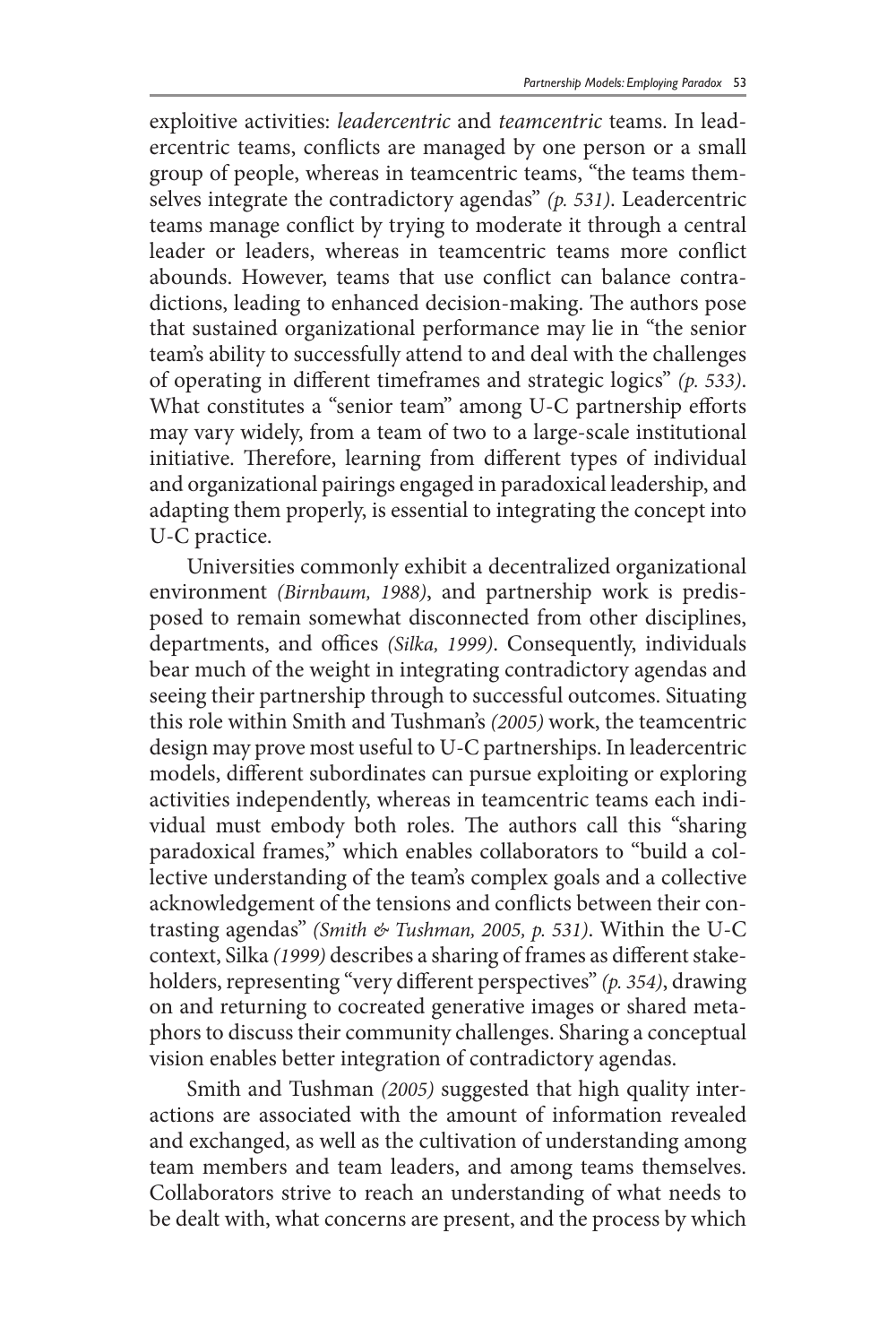they plan to attend to them. In the case of U-C partnerships, this could take many forms. Kecskes *(2006)* used a cultural theory approach to conceptualize differences in perceptions and subsequent approaches to community–campus partnership work. The use of framing such as Kecskes put forth may inform ways in which the sharing of paradoxical frames translates to the U-C context. By better identifying and conveying one's own orientations and agendas, partners may achieve high quality interactions. This element is also dependent on identifying what types of conflict truly exist, be it dilemmas, dialectics, or paradoxes, so that expectations align. If complete resolution is unlikely, determining this at the outset can help mitigate unreasonable anticipated outcomes that would lead to more frustration and conflict.

**Sustained differentiating and integrating practices.** Sustained differentiating and integrating practices are the fourth element, and they are aimed at exploiting the advantages of competing needs. Differentiating involves "clarifying differences in strategy and organizational architectures," whereas integrating involves "identifying synergies between strategy and organizational architectures" *(Smith & Tushman, 2005, p. 528)*. As an ongoing process, differentiating and integrating pull apart and bring back together ideas in ways most advantageous to achieving desired outcomes. For U-C partnerships, this would likely involve revealing the ways in which a project or partnership has different goals or paradigms while continuing to seek out ways in which each organizational and individual actor could heighten the realization of successful outcomes.

Boundary spanners, whatever their primary role, capacity, or organizational perspective, could help facilitate this work for engaged scholarship *(Ramaley, 2014; Weerts & Sandmann, 2010)*. Boundary spanners are individuals who do not fully identify as academics or practitioners; rather, they have the shrewdness and capacity to respond to both groups as having something of value for the other *(Bartunek, 2007)*. Norris-Tirrell et al. *(2010)* discussed the need for setting up an infrastructure to support boundaryspanning activities, or the bringing together of different parties and sectors to explore and facilitate collaborative potential, which could include differentiating and integrating practices at the outset and throughout the engagement process. Boundary spanners are able to convene and reimagine new ways of solving messy, complicated problems *(Ramaley, 2014)* and may serve as the structural and relational drivers of differentiating and integrating.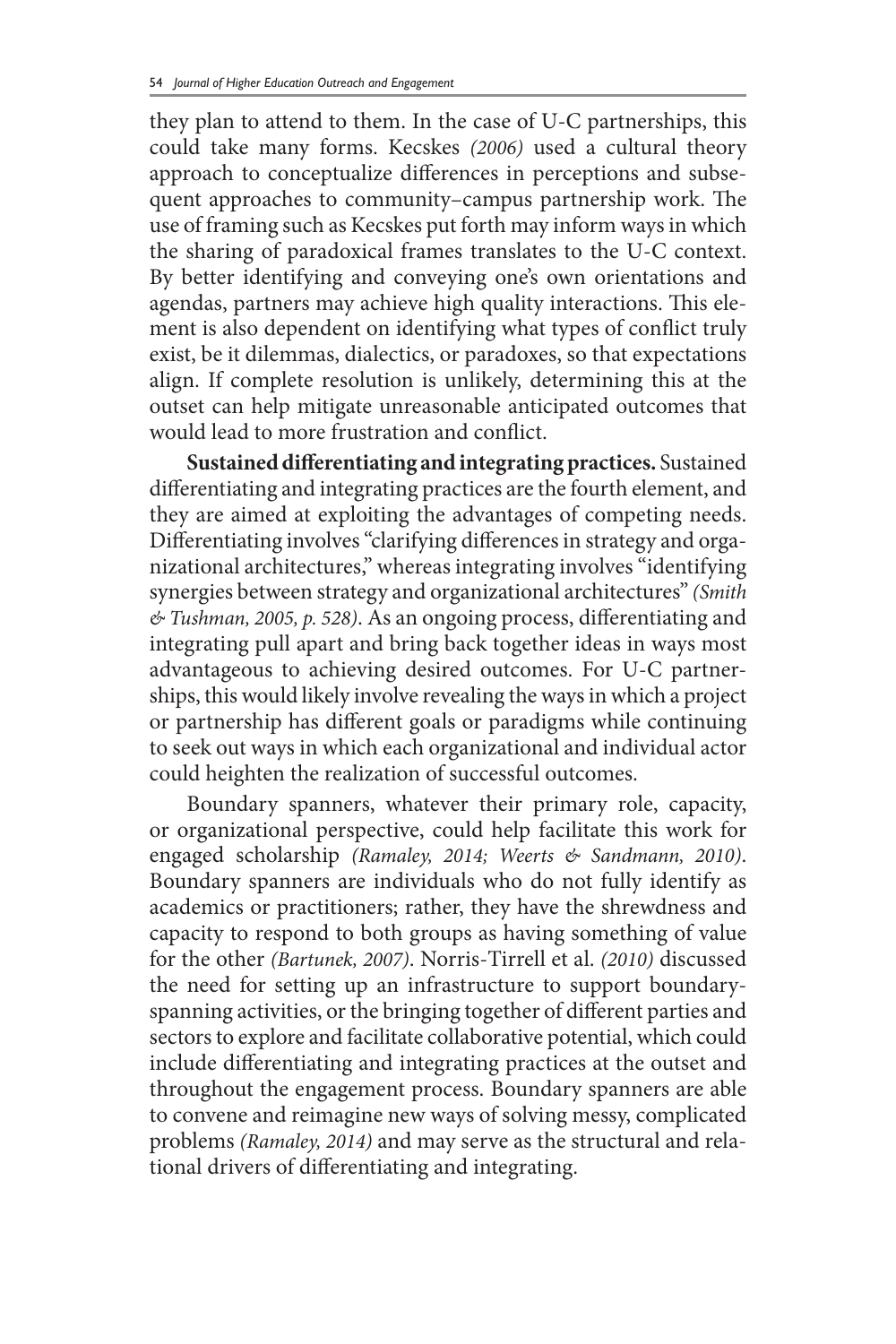### **Toward Model Modification**

As these four components begin to coalesce, an iterative loop should manifest to increase benefits in engagement work. The presence of individual commitment and transparency is a needed precursor. This orientation to employing paradox invites the tackling of inherent conflict and tension and facilitates subsequent ways of joining together. The presence of commitment and transparency supports the loop of activity that starts with identifying organizational tensions, leading to the development of shared paradoxical frames, which in turn supports sustained differentiating and integrating practices. This loop of activity is introduced as *employing paradox*. The model modification is intended to be included in U-C models and frameworks to enhance theory and subsequent practice by leveraging inherent tensions to ensure collaborators are prepared when inevitable friction arises.

In Tyler and Haberman's *(2002)* work, employing paradox may serve as a linking strategy to demonstrate how phases functionally progress. It may connect each phase or certain phases, as partners negotiate their way from exploitive to committed ways of being. Bringle and Hatcher's *(2002)* model could incorporate employing paradox into relationship-building, particularly in the development phase as terms are negotiated, or as a possible element to mitigate the dissolution of partnerships. Bryson et al. *(2006)* could replace the contingencies and constraints component with employing paradox to more fully address its functionality, or include it within the component as an added strategy. In Suarez-Balcazar et al.'s *(2005)*  model, employing paradox could be introduced as the procedural element for managing potential challenges and threats. These examples are included as illustrative possibilities for model modification, requiring additional consideration for use.

### **Discussion and Limitations**

The path to finding the balance and sustained reciprocity that both U-C partnership models and corresponding practice aim to achieve may lie in embracing rather than avoiding contradictions *(Smith & Tushman, 2005)*. Although there is a strong case for this, there is also no question as to why conflict is customarily avoided. It is difficult to handle and relies on intra- and interpersonal competence. Smith and Lewis *(2011)* note, "Attending to competing demands simultaneously requires cognitive and behavioral complexity, emotional equanimity, and dynamic organizational capabilities" *(p. 391)*. Not everyone participating in the process will have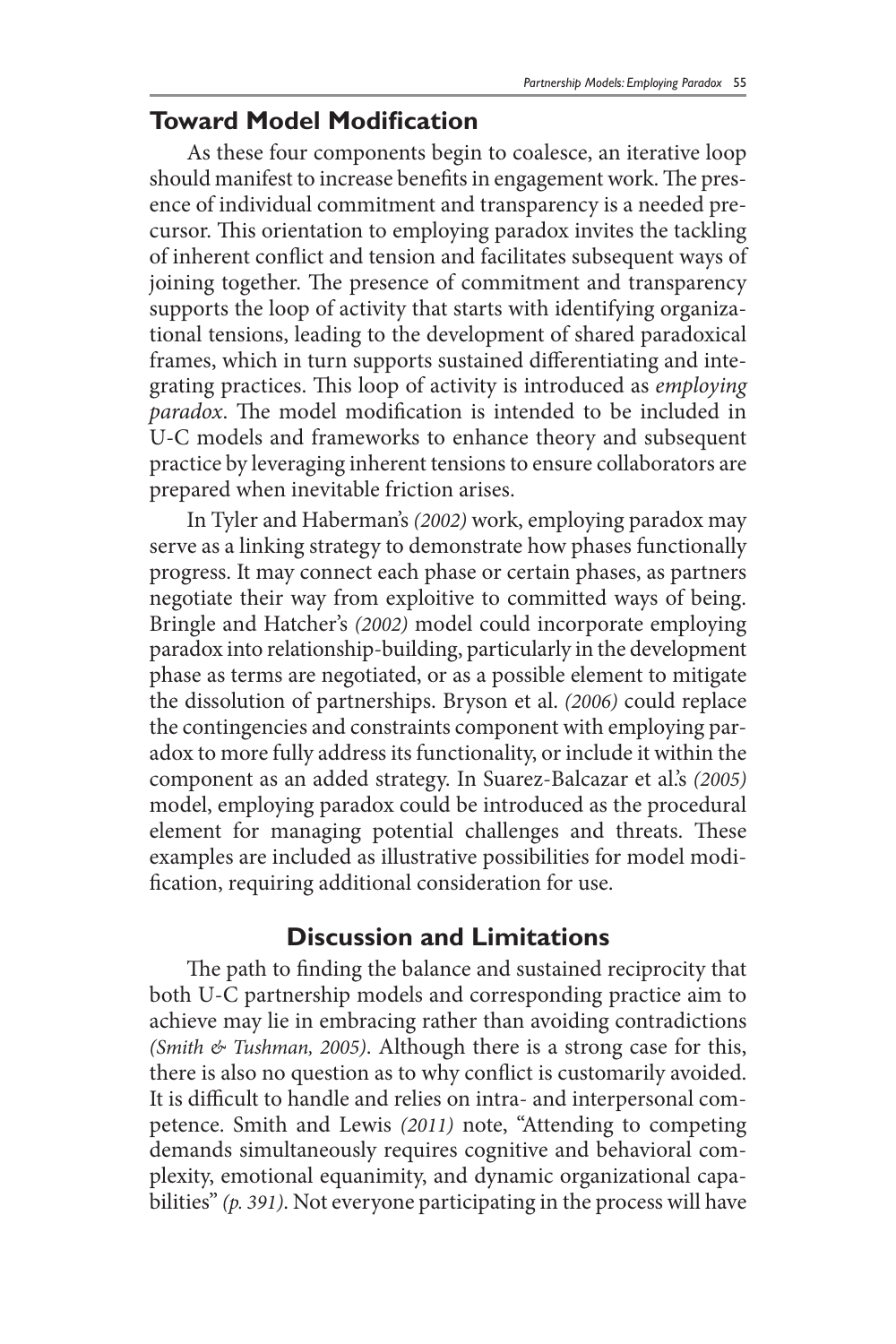such capabilities, and therefore trainings and/or guidelines may be an important consideration in cultivating this framework and resulting practice.

The proposed framework must balance opening up the complexities and contradictions at play without so confounding the process that they render it useless. Peterson *(2009)* suggests that each partner, including students, community members, and professors, "should be giving and receiving in different ways as they are able, creating a balanced sense of reciprocity" *(p. 548)*. However, it remains unclear how each actor, and particularly student actors, should be involved in the processes of creating transparency, engaging in negotiation, and exhibiting commitment. Complicating factors include time and course limitations, personal development, and positionality within the work.

Organizations also face contradictions at multiple levels *(Poole & Van de Ven, 1989; Smith & Tushman, 2005)*. The existence of various levels can serve to separate paradoxical tensions *(Poole & Van de Ven, 1989)*, but it also creates layers of paradox that influence the process in implicit and explicit ways. When institutions are viewed through the lens of loose coupling *(Weick, 1976)* and/or as decentralized, multifaceted systems *(Birnbaum, 1988)*, paradoxical tensions may look different within various elements (i.e., departments or units). In attempts to address these varying paradoxical tensions, collaborations might generate confusion that outweighs any intended benefit. As Poole and Van de Ven *(1989)* warn, "The complexity and interdependence of individuals and organizations typically exceed researchers' capabilities to describe or explain them with coherent and consistent theories" *(p. 576)*. Furthermore, collaborators may be able to identify paradoxes at play but feel restricted in how to address or exploit those occurring at a different organizational level.

There are also challenges with resources, and going through processes of negotiation requires variable amounts of time, effort, and emotional energy *(Sandy & Holland, 2006).* Engaged scholarship efforts are a place-based practice, and each setting uniquely transforms the ways in which core elements of experiential learning pedagogies are interpreted and played out *(McNall et al., 2015)*. Moreover, engaged scholarship is oriented toward public or social good, yet it may manifest contrarily in short-term, narrow outcomes or in long-term, broad outcomes *(Barker, 2004; Eddy, 2010).*  This proposed framework has the advantage of not being explicitly linear, nor space or time bound, but it requires internalization and practice that likely cannot be reproduced systematically.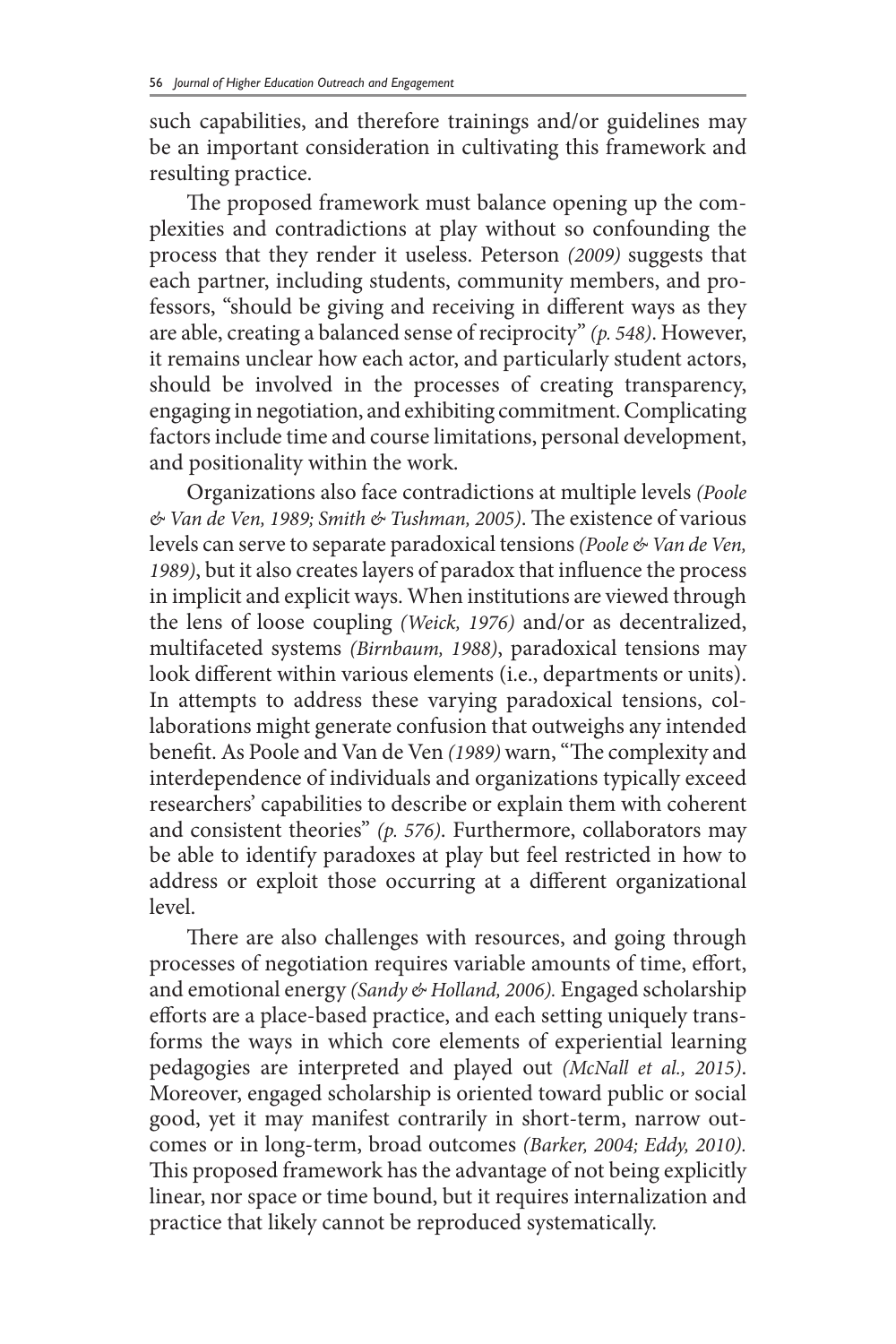Finally, this framework requires further development. It has only begun to introduce, much less unlock, the power of paradoxical thinking, an issue that extends to organizational literature as well. Smith and Tushman *(2005)* have suggested that despite the growing literature on important topics such as exploratory and exploitive activity, "there is limited literature on the characteristics of the senior team that can manage these complex strategies as associated complex organizational forms" *(p. 534)*. What constitutes a senior team in the context of U-C partnerships is also in question. Given the dynamics of engaged scholarship, does a greater burden to facilitate the employment of paradox fall on the postsecondary institution? Literature on strategic alliances *(Das & Teng, 2000)*, collective leadership in pluralistic organizations *(Denis, Lamothe, & Langley, 2000)*, exploration versus exploitation *(Andriopoulos & Lewis, 2009; Lavie, Stettner, & Tushman, 2010)*, and the gap between theory and practice *(Bechara & Van de Ven, 2007; Best & Holmes, 2010; Carver, 1996; Hale, 2008; Van de Ven & Johnson, 2006)* all have the potential to inform this emerging conversation. U-C partnerships, in turn, may be uniquely positioned to inform organizational theory development on these areas of scholarship.

#### **Implications for Research and Practice**

There is opportunity to move engaged scholarship forward by integrating practices built on realistic goal-setting, sustainable interaction, and shared paradigms. Bartunek *(2007)* suggests the following to help build academic–practitioner relationships and reduce the obstinacy in perceptions of the other: (1) boundary spanning, (2) forums to flesh out what implications journal articles may have for practice, and (3) opportunities to discuss topics of common interest among different groups. Future research could explore how these activities incorporate the employment of paradox to deepen understanding of paradoxical tensions and other conflicts and contradictions within engaged scholarship. Communications of best practices among collaborators from both campus and community could add further insight.

Research to clarify and deepen understanding of this proposed framework is also needed, particularly in the identification and operationalization of terms. This article has attempted to provide examples of paradox, contradiction, and conflicts present within U-C partnerships to shed light on the prevalence of each not only historically but currently, and within theoretical models and frameworks. This is a starting point for further refinement of understanding exactly what paradoxical tensions are involved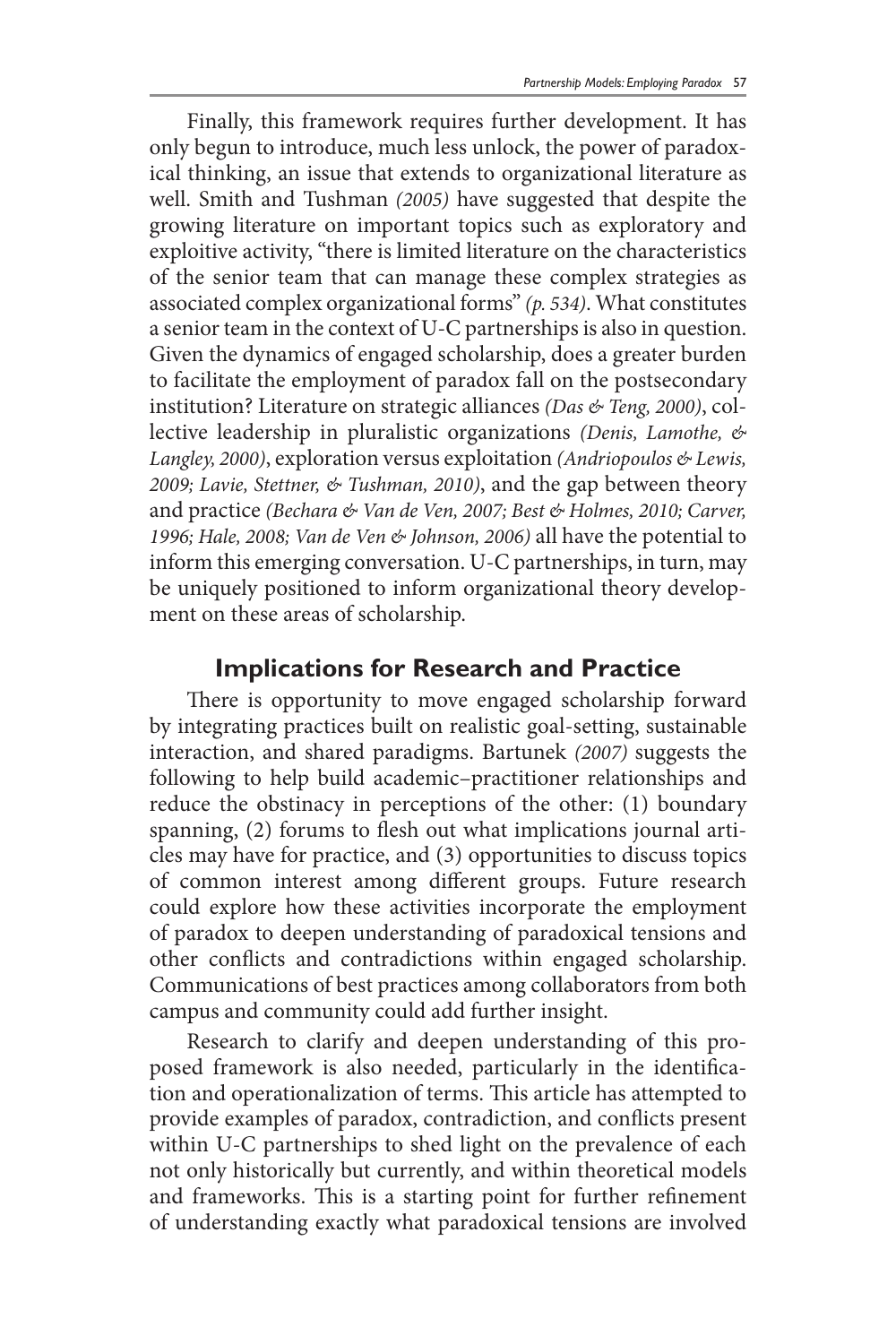in this work. What are the latent and salient tensions in engaged scholarship? What are concrete examples of dilemmas, dialectics, and paradoxes? A typology could be generated, facilitating better identification of conflict and leading to better mechanisms to address it. In addition to scholarship that better clarifies concepts, research is needed regarding implementation of these ideas in practice. Prins *(2005)* suggests that if a willingness to learn and deliberate is cultivated, inherent tensions could become the means by which more productive, responsible collaboration is realized.

### **Conclusion**

As engaged scholarship gains momentum, it is important that models and frameworks not only respond to emerging practice but help define it. This article has attempted to review current models and frameworks of U-C partnerships in the context of historical and emerging trends and to introduce theories of paradox and strategic contradiction as a way to more effectively address inherent tensions and conflicts found within such collaborative efforts. This piece attempts to improve theory by improving the theorizing process, which cannot be done "until we describe it more explicitly" *(Weick, 1989, p. 516)*. Enhanced theory and practice will further engaged scholarship's capacity to transform the potential of collaborative work between higher education institutions and the communities with which they work. Though they have a complex history, universities and communities have the opportunity to find new life and relevance through the deployment of one another.

#### **References**

- Amabile, T. M., Patterson, C., Mueller, J., Wojcik, T., Odomirok, P. W., Marsh, M., & Kramer, S. J. (2001). Academic–practitioner collaboration in management research: A case of cross-profession collaboration. *Academy of Management Journal, 44*(2), 418–431.
- Amey, M. J., & Brown, D. F. (2005). Interdisciplinary collaboration and academic work: A case study of a university–community partnership. *New Directions for Teaching and Learning, 102,* 23–35.
- Amey, M. J., Eddy, P. L., & Ozaki, C. C. (2007). Demands for partnership and collaboration in higher education: A model. *New Directions for Community Colleges, 2007*(139), 5–14.
- Andriopoulos, C., & Lewis, M. W. (2009). Exploitation–exploration tensions and organizational ambidexterity: Managing paradoxes of innovation. *Organization Science, 20*(4), 696–717.
- Barker, D. (2004). The scholarship of engagement: A taxonomy of five emerging practices. *Journal of Higher Education Outreach and Engagement, 9*(2), 123–137.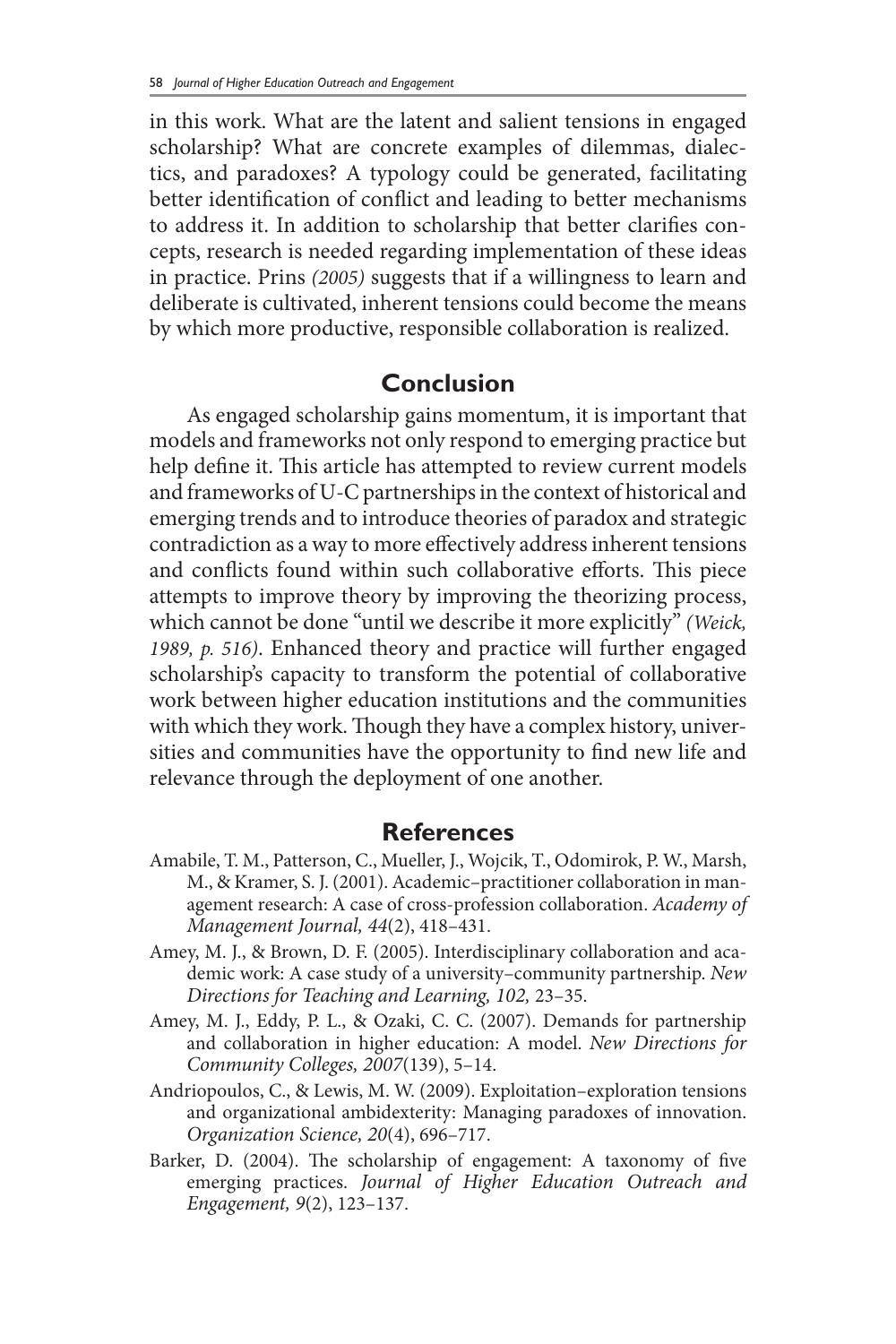- Barnes, J. V., Altimare, E. L., Farrell, P. A., Brown, R. E., Burnett, C. R., III, Gamble, L., & Davis, J. (2009). Creating and sustaining authentic partnerships with community in a systemic model. *Journal of Higher Education Outreach and Engagement, 13*(4), 15–29.
- Bartunek, J. M. (2007). Academic–practitioner collaboration need not require joint or relevant research: Toward a relational scholarship of integration. *Academy of Management Journal, 50*(6), 1323–1333.
- Bechara, J. P., & Van de Ven, A. H. (2007). Philosophy of science underlying engaged scholarship. In A. H. Van de Ven (Ed.), *Engaged scholarship: A guide for organizational and social research* (pp. 36–70). New York, NY: Oxford University Press.
- Beere, C. (2009). Understanding and enhancing the opportunities of community–campus partnerships. *New Directions for Higher Education, 147*, 55–63. doi:10.1002/he.358
- Benson, L., & Harkavy, I. (2000). Higher education's third revolution: The emergence of the democratic cosmopolitan civic university. *Cityscape, 5*(1), 47–57.
- Best, A., & Holmes, B. (2010). Systems thinking, knowledge and action: Towards better models and methods. *Evidence & Policy: A Journal of Research, Debate and Practice, 6*(2), 145–159.
- Birnbaum, R. (1988). *How colleges work: The cybernetics of academic organization and leadership*. San Francisco, CA: Jossey-Bass.
- Bloomgarden, A., Bombardier, M., Breitbart, M. M., Nagel, K., & Smith, P. H., II. (2006). Building sustainable community/university partnerships in a metropolitan setting. In R. Forrant & L. Silka (Eds.), *Inside and out: Universities and education for sustainable development* (pp. 105–118). Amityville, NY: Baywood.
- Boser, S. (2006). Ethics and power in community–campus partnerships for research. *Action Research, 4*(1), 9–21.
- Bowen, F., Newenham-Kahindi, A., & Herremans, I. (2010). When suits meet roots: The antecedents and consequences of community engagement strategy. *Journal of Business Ethics, 95*(2), 297–318.
- Boyer, E. L. (1990). *Scholarship reconsidered: Priorities of the professoriate.*  Princeton, NJ: Carnegie Foundation for the Advancement of Teaching.
- Boyer, E. L. (1996). The scholarship of engagement. *Bulletin of the American Academy of Arts and Sciences, 49*(7), 18–33.
- Bringle, R. G., & Hatcher, J. A. (1996). Implementing service learning in higher education. *The Journal of Higher Education, 67*(2), 221–239.
- Bringle, R. G., & Hatcher, J. A. (2002). Campus–community partnerships: The terms of engagement. *Journal of Social Issues, 58*(3), 503–516.
- Brukardt, M. J., Percy, S. L., & Zimpher, N. L. (2006). Moving forward along new lines. In S. L. Percy, N. L. Zimpher, & M. J. Brukardt (Eds.), *Creating a new kind of university: Institutionalizing community–university engagement* (pp. 3–22). Bolton, MA: Anker.
- Bryson, J. M., Crosby, B. C., & Stone, M. M. (2006). The design and implementation of cross-sector collaborations: Propositions from the literature. *Public Administration Review, 66*(1), 44–55.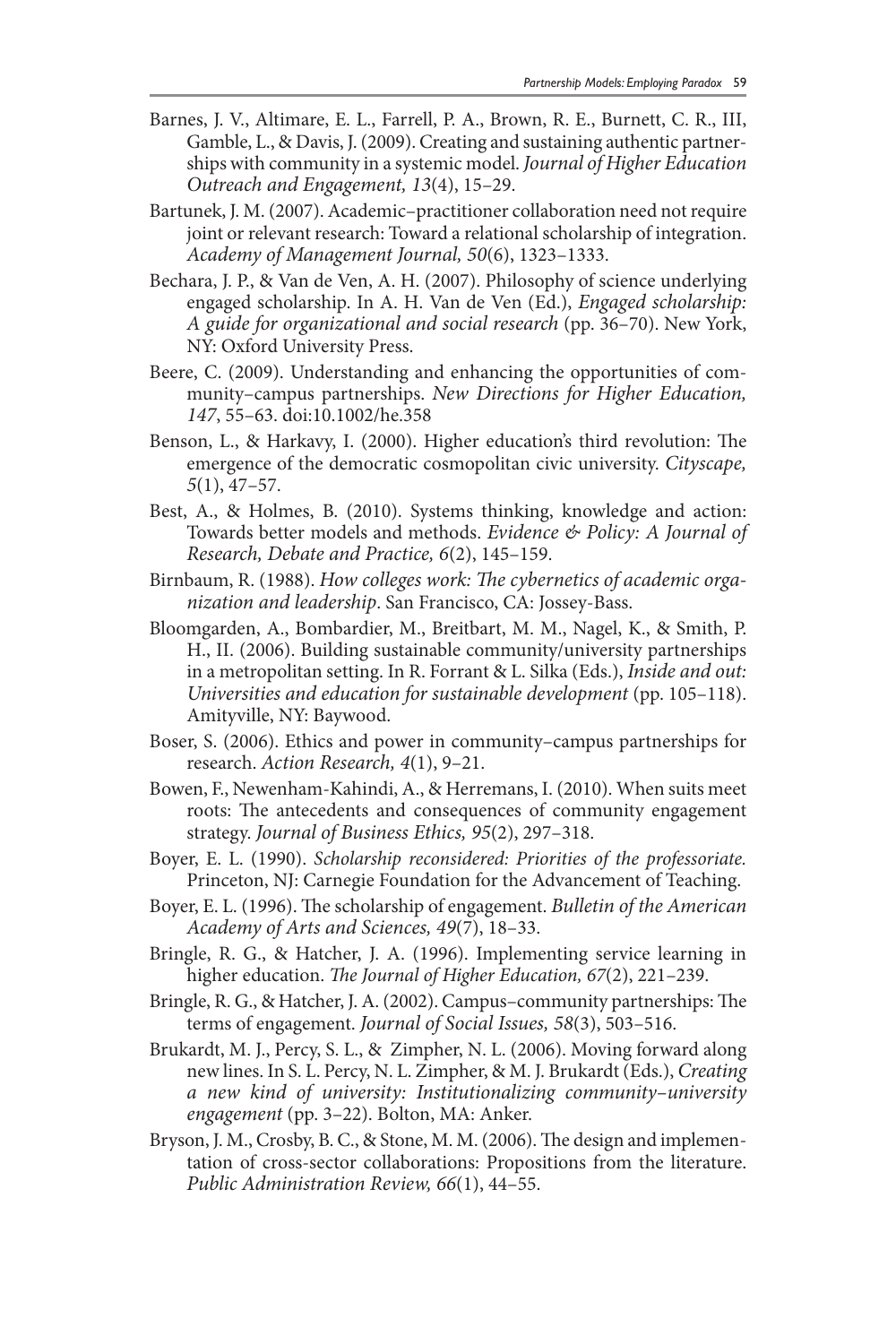- Bucher, J. (2012). Old and young dogs teaching each other tricks: The importance of developing agency for community partners in community learning. *Teaching Sociology, 40*(3), 271–283.
- Buys, N., & Bursnall, S. (2007). Establishing university–community partnerships: Processes and benefits. *Journal of Higher Education Policy and Management, 29*(1), 73–86.
- Carver, R. (1996). Theory for practice: A framework for thinking about experiential education. *Journal of Experiential Education, 19*(1), 8–13.
- Checkoway, B. (2001). Renewing the civic mission of the American research university. *Journal of Higher Education, 72*(2), 125–147.
- Coleman, J. S. (1986). Social theory, social research, and a theory of action. *American Journal of Sociology, 91*(6), 1309–1335.
- Das, T. K., & Teng, B. S. (2000). A resource-based theory of strategic alliances. *Journal of Management, 26*(1), 31–61.
- Dempsey, S. (2010). Critiquing community engagement. *Management Communication Quarterly, 24*(3), 359–390.
- Denis, J. L., Lamothe, L., & Langley, A. (2001). The dynamics of collective leadership and strategic change in pluralistic organizations. *Academy of Management Journal, 44*(4), 809–837.
- Driscoll, A., & Sandmann, L. R. (2016). From maverick to mainstream: The scholarship of engagement. *Journal of Higher Education Outreach and Engagement, 20*(1), 83–94.
- Eddy, P. L. (2010). Special issue: Partnerships and collaborations in higher education. *ASHE Higher Education Report, 36*(2), 1–115.
- Enos, S., & Morton, K. (2003). Developing a theory and practice of campus– community partnerships. In Jacoby, B. (Ed.), *Building partnerships for service-learning* (The Jossey-Bass Higher and Adult Education Series, pp. 20–41). San Francisco, CA: John Wiley & Sons.
- Ferman, B., & Hill, T. L. (2004). The challenges of agenda conflict in highereducation-community research partnerships: Views from the community side. *Journal of Urban Affairs, 26*(2), 241–257.
- Fisher, R., Fabricant, M., & Simmons, L. (2004). Understanding contemporary university–community connections: Context, practice, and challenges. *Journal of Community Practice, 12*(3–4), 13–34.
- Fogel, S. J., & Cook, J. R. (2006). Considerations on the scholarship of engagement as an area of specialization for faculty. *Journal of Social Work Education, 42*(3), 595–606.
- Ford, J. D., & Backoff, R. W. (1988). Organizational change in and out of dualities and paradox. In R. E. Quinn, & K. S. Cameron (Eds.), *Paradox and transformation: Toward a theory of change in organization and management* (Ballinger Series on Innovation and Organizational Change, pp. 81–121). New York, NY: Ballinger/Harper & Row.
- Giles, D. E., Jr. (2016). Understanding an emerging field of scholarship: Toward a research agenda for engaged, public scholarship. *Journal of Higher Education Outreach and Engagement, 20*(1), 181–191.
- Hale, C. R. (2008). *Engaging contradictions: Theory, politics, and methods of activist scholarship.* Berkeley, CA: University of California Press.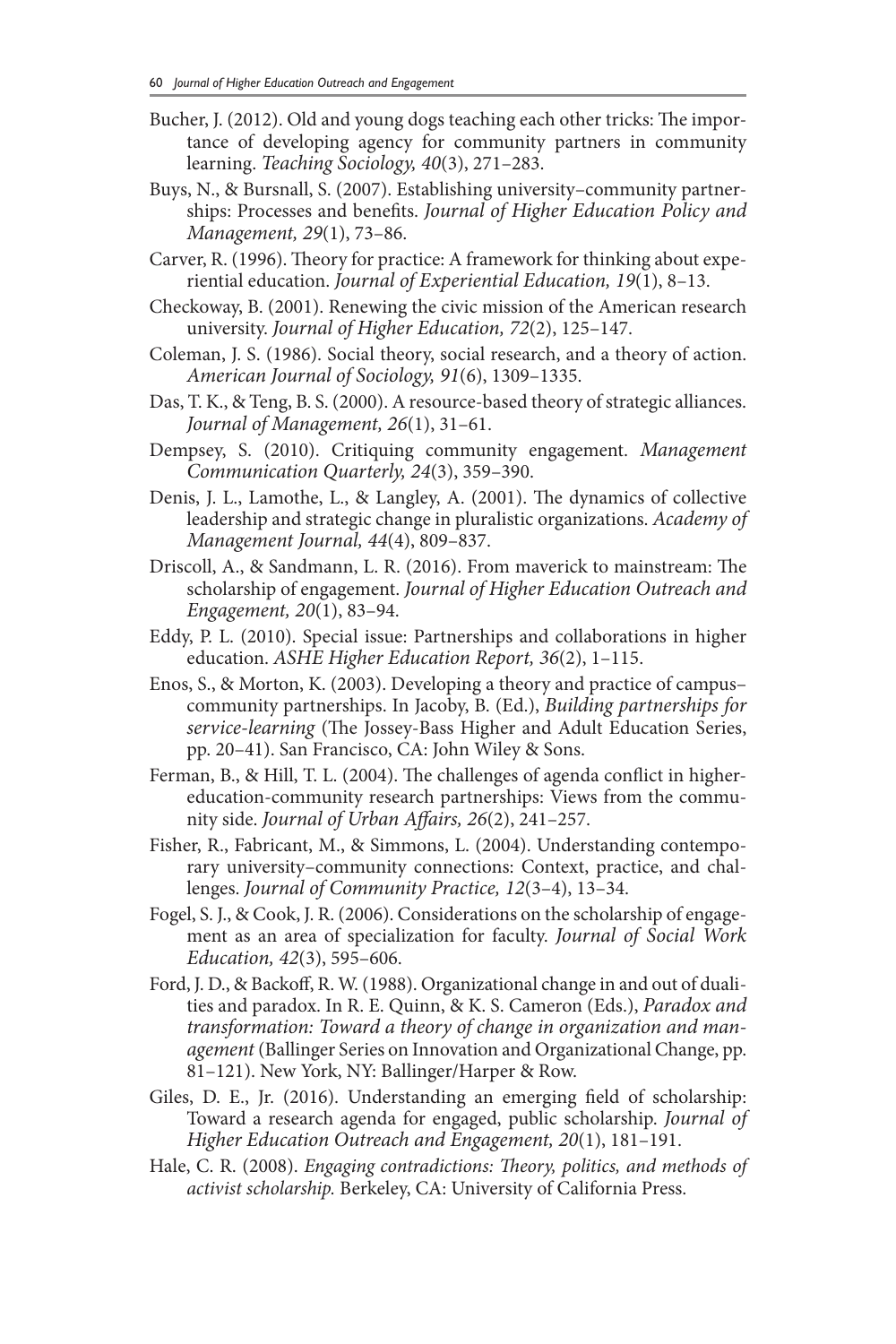- Harkavy, I. (2000). Service-learning, academically based community service, and the historic mission of the American urban research university. In I. R. Harkavy & B. M. Donovan (Eds.), *Connecting past and present: Concepts and models for service-learning in history* (pp. 27–41). Washington, DC: American Association for Higher Education.
- Harkavy, I. (2006). The role of universities in advancing citizenship and social justice in the 21st century. *Education, Citizenship and Social Justice, 1*(1), 5–37.
- Harkavy, I. (2016). Engaging urban universities as anchor institutions for health equity. *American Journal of Public Health, 106*(12), 2155–2157.
- Harkavy, I., & Puckett, J. (1991). Toward effective university–public school partnerships: An analysis of a contemporary model. *The Teachers College Record, 92*(4), 556–581.
- Harkavy, I., & Romer, D. (1999). Service learning as an integrated strategy. *Liberal Education, 85*(3), 14–19.
- Hartley, M., Saltmarsh, J., & Clayton, P. (2010). Is the civic engagement movement changing higher education? *British Journal of Educational Studies, 58*(4), 391–406.
- Holland, B. A., & Gelmon, S. B. (1998). The state of the "engaged campus": What have we learned about building and sustaining university–community partnerships? *AAHE Bulletin, 51,* 3–6.
- Holland, B. A., Gelmon, S., Green, L. W., Greene-Moton, E., & Stanton, T. K. (2003). *Community–university partnerships: What do we know?*  San Diego, CA: National Symposium on Community–University Partnerships.
- Jacobson, N., Butterill, D., & Goering, P. (2004). Organizational factors that influence university-based researchers' engagement in knowledge transfer activities. *Science Communication, 25*(3), 246–259.
- Jacoby, B. (2003). *Building partnerships for service-learning* (The Jossey-Bass Higher and Adult Education Series). San Francisco, CA: John Wiley & Sons.
- Jaeger, A. J., Jameson, J. K., & Clayton, P. (2012). Institutionalization of community-engaged scholarship at institutions that are both land-grant and research universities. *Journal of Higher Education Outreach and Engagement, 16*(1), 149–170.
- Kecskes, K. (2006). Behind the rhetoric: Applying a cultural theory lens to community–campus partnership development. *Michigan Journal of Community Service Learning, 12*(2), 5–14.
- Kezar, A., & Rhoads, R. A. (2001). The dynamic tensions of service learning in higher education: A philosophical perspective. *Journal of Higher Education, 72*(2) 148–171.
- Lavie, D., Stettner, U., & Tushman, M. L. (2010). Exploration and exploitation within and across organizations. T*he Academy of Management Annals, 4*(1), 109–155.
- Lewis, M. W. (2000). Exploring paradox: Toward a more comprehensive guide. *The Academy of Management Review, 25*(4), 760–776.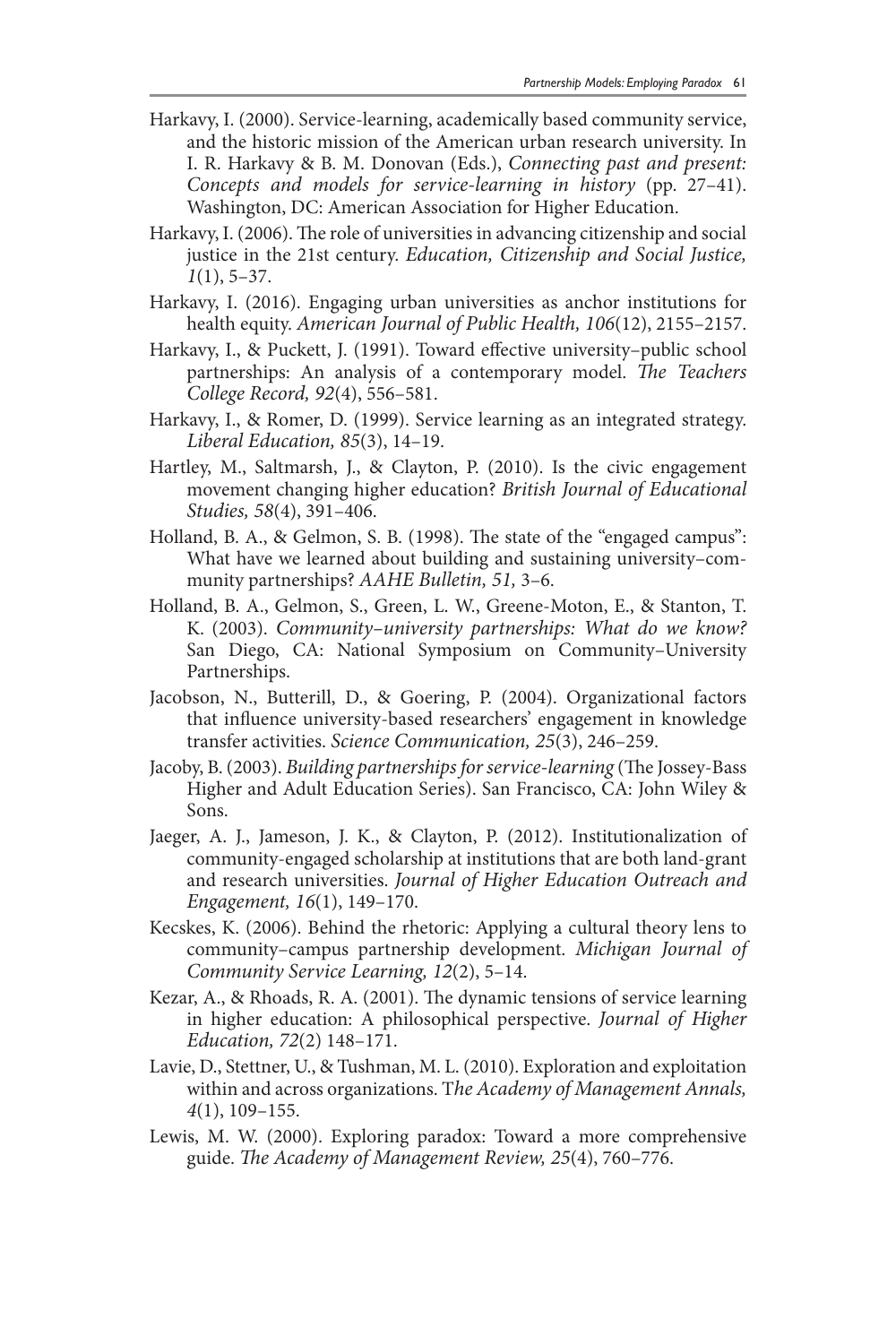- Maurrasse, D. J. (2002). Higher education–community partnerships: Assessing progress in the field. *Nonprofit and Voluntary Sector Quarterly, 31*(1), 131–139.
- Mayfield, L. (2001). Town and gown in America: Some historical and institutional issues of the engaged university. *Education for Health Change in Learning & Practice, 14*(2), 231–240.
- McNall, M. A., Barnes-Najor, J. V., Brown, R. E., Doberneck, D. M., & Fitzgerald, H. E. (2015). Systemic engagement: Universities as partners in systemic approaches to community change. *Journal of Higher Education Outreach and Engagement, 19*(1), 7–32.
- Nichols, N., Gaetz, S., & Phipps, D. (2015). Generating social change through community–campus collaboration. *Journal of Higher Education Outreach and Engagement, 19*(3), 7-32.
- Norris-Tirrell, D., Lambert-Pennington, K., & Hyland, S. (2010). Embedding service learning in engaged scholarship at research institutions to revitalize metropolitan neighborhoods. *Journal of Community Practice, 18*(2–3), 171–189.
- O'Meara, K. (2010). Rewarding multiple forms of scholarship: Promotion and tenure. In H. Fitzgerald, C. Burack, & S. Seifer (Eds.), *Handbook of engaged scholarship: Contemporary landscapes, future directions: Vol. 1. Institutional change* (pp. 271–294). East Lansing, MI: Michigan State University Press.
- O'Meara, K., Eatman, T., & Petersen, S. (2015). Advancing engaged scholarship in promotion and tenure: A roadmap and call for reform. *Liberal Education, 101*(3). Retrieved from http://www.aacu.org/ liberaleducation/2015/summer/o'meara
- Peterson, T. H. (2009). Engaged scholarship: Reflections and research on the pedagogy of social change. *Teaching in Higher Education, 14*(5), 541–552.
- Poole, M. S., & Van de Ven, A. H. (1989). Using paradox to build management and organization theories. *Academy of Management Review, 14*(4), 562–578.
- Prins, E. (2005). Framing a conflict in a community–university partnership. *Journal of Planning Education and Research, 25*(1), 57–74.
- Ramaley, J. A. (2014). The changing role of higher education: Learning to deal with wicked problems. *Journal of Higher Education Outreach and Engagement, 18*(3), 7–22.
- Reardon, K. M. (1998). Participatory action research as service learning. *New Directions for Teaching and Learning, 73,* 57–64.
- Rubin, V. (2000). Evaluating university–community partnerships: An examination of the evolution of questions and approaches. *Cityscape: A Journal of Policy Development and Research, 5*(1), 219–230.
- Saltmarsh, J., Giles, D. E., Ward, E., & Buglione, S. M. (2009). Rewarding community-engaged scholarship. *New Directions for Higher Education, 2009*(147), 25–35.
- Sandmann, L. R. (2008). Conceptualization of the scholarship of engagement in higher education: A strategic review, 1996–2006. *Journal of Higher Education Outreach and Engagement, 12*(1), 91–104.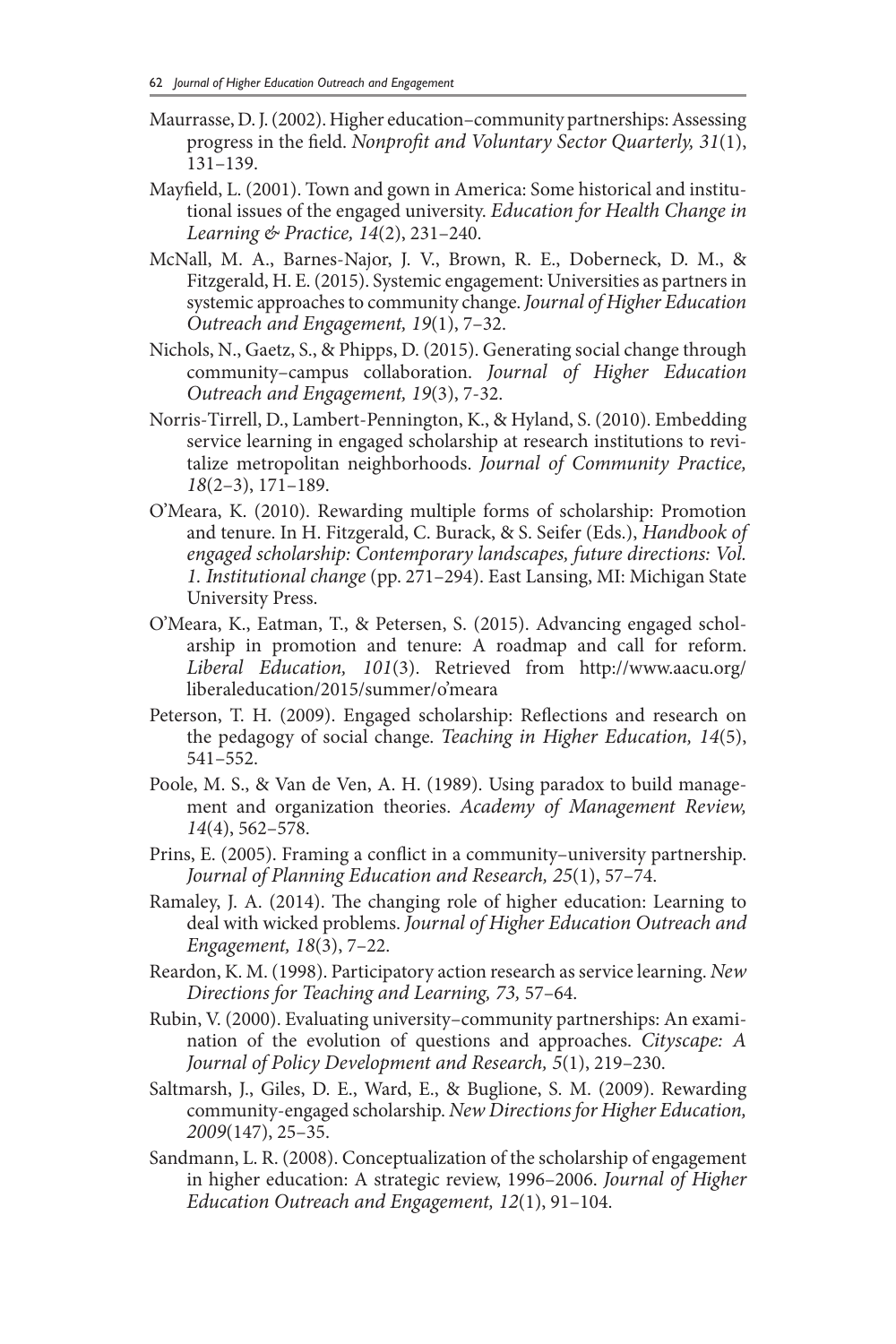- Sandmann, L. R., Kliewer, B., Kim, J., & Omerikwa, A. (2010). Toward understanding reciprocity in community–university partnerships: An analysis of select theories of power. In J. Keshen, B. A. Holland, & B. E. Moely (Eds.), *Research for what? Making engaged scholarship matter* (pp. 3–23). Charlotte, NC: Information Age.
- Sandy, M., & Holland, B. A. (2006). Different worlds and common ground: Community partner perspectives on campus–community partnerships. *Michigan Journal of Community Service Learning, 13*(1), 30-43.
- Sargent, L. D., & Waters, L. E. (2004). Careers and academic research collaborations: An inductive process framework for understanding successful collaborations. *Journal of Vocational Behavior, 64*(2), 308–319.
- Silka, L. (1999). Paradoxes of partnerships: Reflections on university–community collaborations. *Research in Politics and Society, 7,* 335–359.
- Smith, W. K., & Lewis, M. W. (2011). Toward a theory of paradox: A dynamic equilibrium model of organizing. *Academy of Management Review, 36*(2), 381–403.
- Smith, W. K., & Tushman, M. L. (2005). Managing strategic contradictions: A top management model for managing innovation streams. *Organization Science, 16*(5), 522–536.
- Stewart, T., & Alrutz, M. (2012). Meaningful relationships: Cruxes of university–community partnerships for sustainable and happy engagement. *Journal of Community Engagement and Scholarship, 5*(1), 44–55.
- Strier, R. (2014). Fields of paradox: University–community partnerships. *Higher Education, 68*(2), 155–165.
- Suarez-Balcazar, Y., Harper, G. W., & Lewis, R. (2005). An interactive and contextual model of community–university collaborations for research and action. *Health Education & Behavior, 32*(1), 84–101.
- Tinkler, B. (2010). Reaching for a radical community-based research model. *Journal of Community Engagement and Scholarship, 3*(2), 5–19.
- Tumiel-Berhalter, L., Watkins, R., & Crespo, C. J. (2005). Community-based participatory research: Defining community stakeholders. *Metropolitan Universities, 16*(1), 93–106.
- Tyler, J. B., & Haberman, M. (2002). Education–community partnerships: Who uses whom for what purposes? *Metropolitan Universities, 13*(4), 88–100.
- Van de Ven, A. H., & Johnson, P. E. (2006). Knowledge for theory and practice. *Academy of Management Review, 31*(4), 802–821.
- Vernon, A., & Ward, K. (1999). Campus and community partnerships: Assessing impacts and strengthening connections. *Michigan Journal of Community Service Learning, 6,* 30–37.
- Ward, K., & Wolf-Wendel, L. (2000). Community-centered service learning: Moving from doing for to doing with. *American Behavioral Scientist, 43*(5), 767–780.
- Weerts, D. J., & Sandmann, L. R. (2008). Building a two-way street: Challenges and opportunities for community engagement at research universities. *The Review of Higher Education, 32*(1), 73–106.